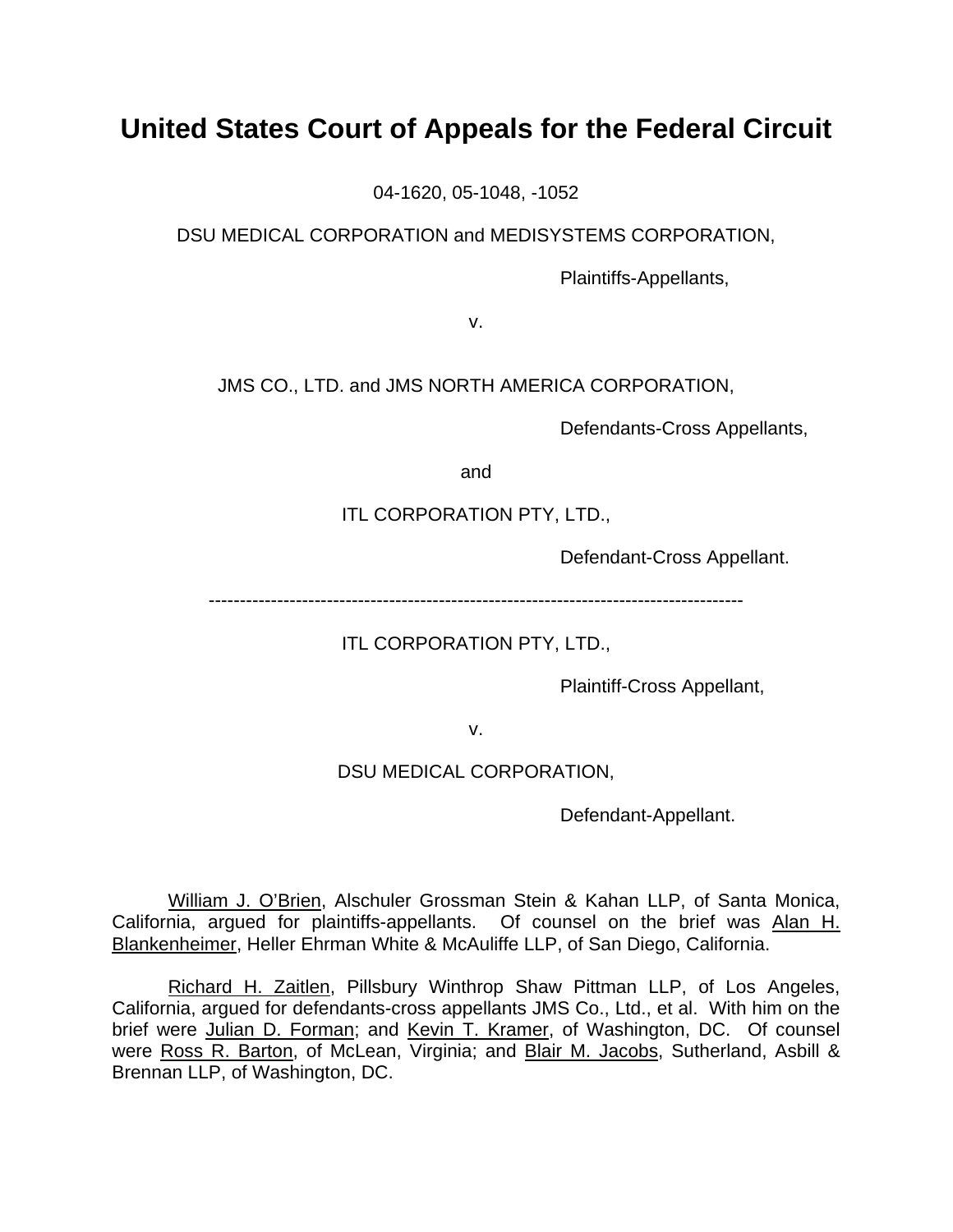Marc N. Bernstein, The Bernstein Law Group, of San Francisco, California, argued for defendant-cross appellant, ITL Corporation PTY, Ltd. With him on the brief were Ronald P. Flynn and Sarah Botz.

Appealed from: United States District Court for the Northern District of California

Senior Judge D. Lowell Jensen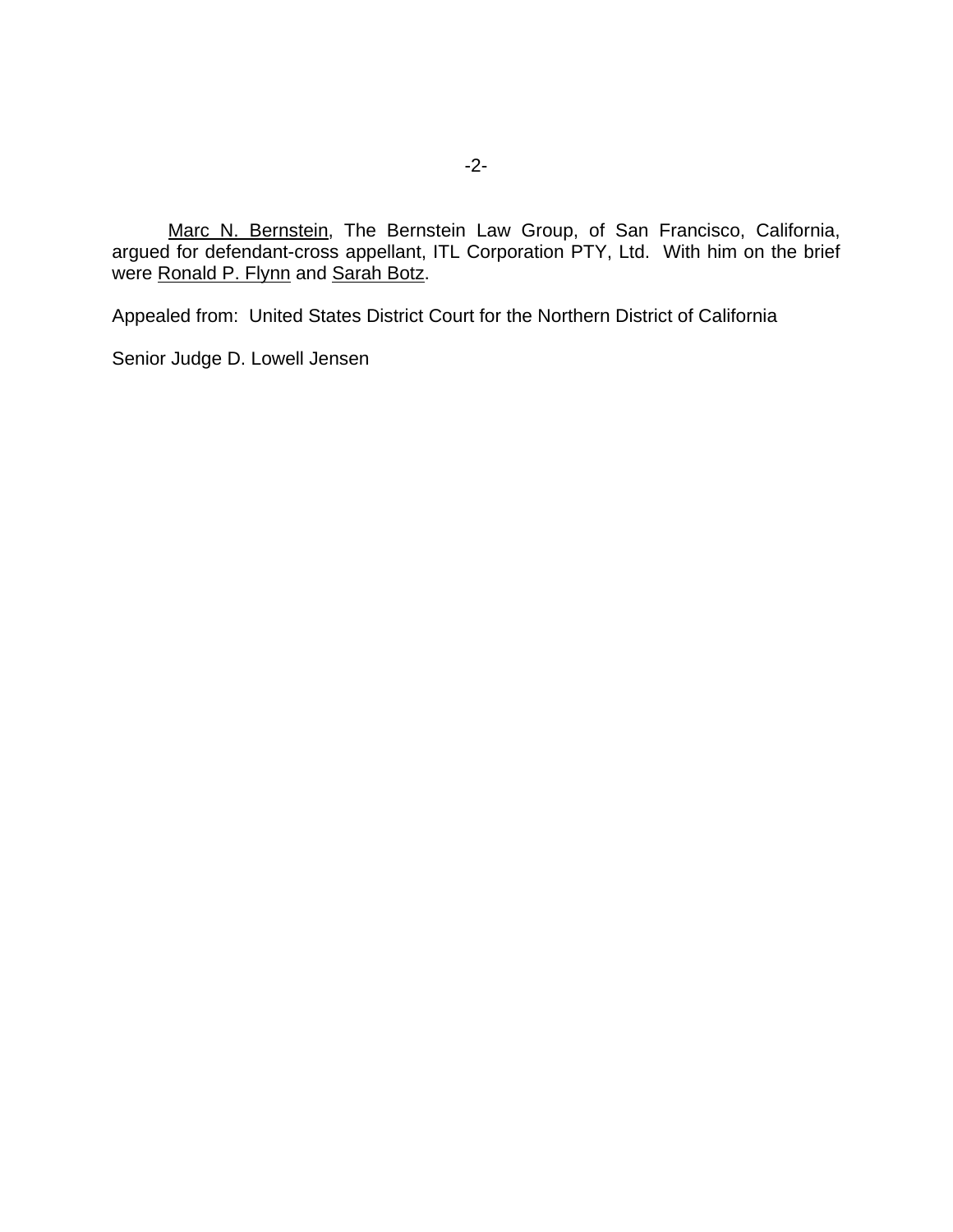# **United States Court of Appeals for the Federal Circuit**

04-1620, 05-1048, -1052

DSU MEDICAL CORPORATION and MEDISYSTEMS CORPORATION,

Plaintiffs-Appellants,

v.

JMS CO., LTD. and JMS NORTH AMERICA CORPORATION,

Defendants-Cross Appellants,

and

## ITL CORPORATION PTY, LTD.,

Defendant-Cross Appellant.

------------------------------------------------------------------------------------

ITL CORPORATION PTY, LTD.,

Plaintiff-Cross-Appellant,

v.

DSU MEDICAL CORPORATION,

Defendant-Appellant.

DECIDED: December 13, 2006

\_\_\_\_\_\_\_\_\_\_\_\_\_\_\_\_\_\_\_\_\_\_\_\_\_\_\_

\_\_\_\_\_\_\_\_\_\_\_\_\_\_\_\_\_\_\_\_\_\_\_\_\_\_\_

Before RADER, SCHALL, and LINN, Circuit Judges.

Opinion for the court filed by Circuit Judge RADER. Concurring opinion filed by Chief Judge MICHEL, and Circuit Judge MAYER on en banc Section III B.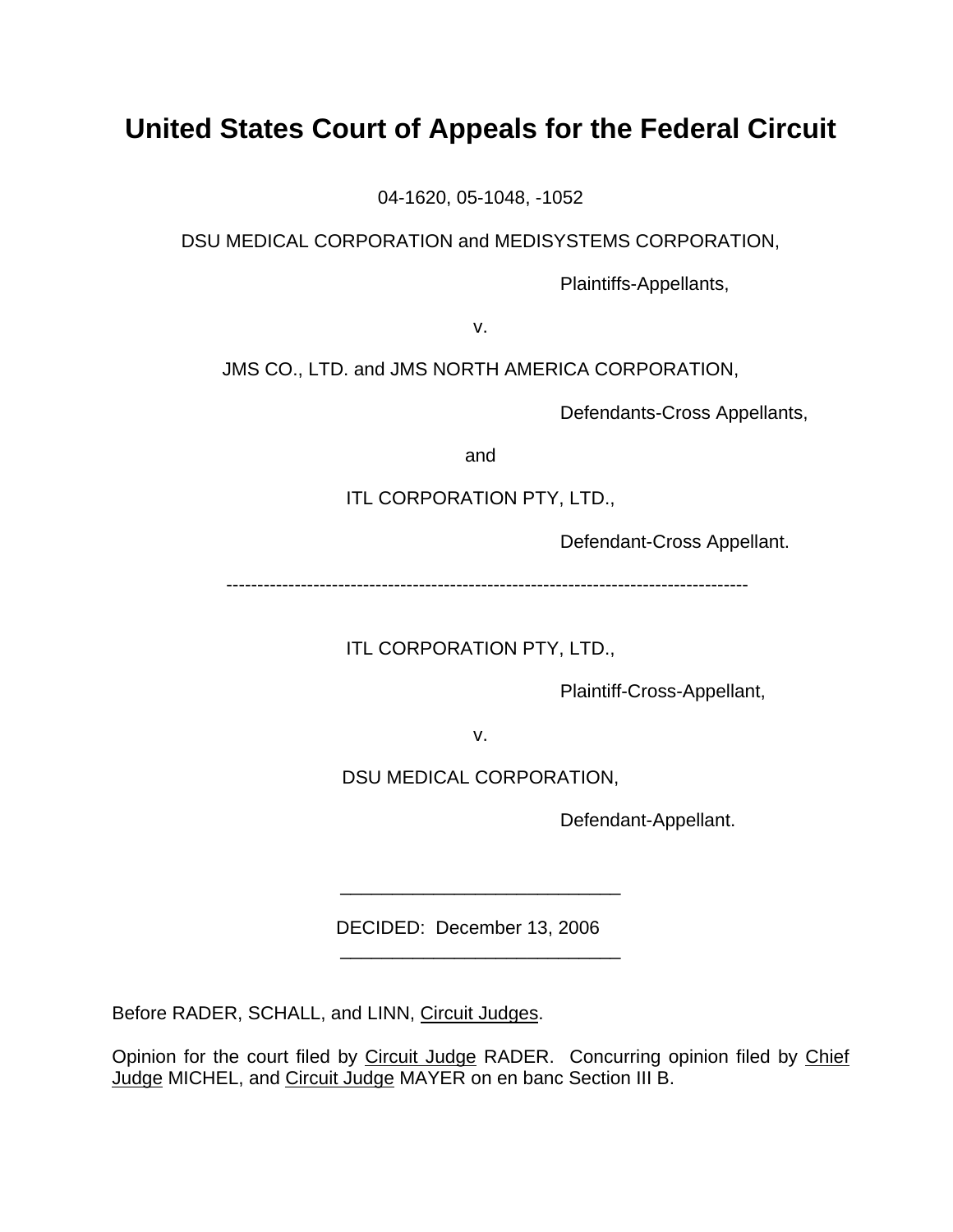#### RADER, Circuit Judge.

DSU Medical Corporation (DSU) and Medisystems Corporation (MDS) (collectively DSU) sued JMS Company, Limited (JMS) and JMS North America (collectively JMS) and ITL Corporation Pty, Limited (ITL) for patent infringement, inducement to infringe, and contributory infringement of United States Patent Nos. 5,112,311 ('311) and 5,266,072 ('072). After a six-week jury trial produced a unanimous verdict, the United States District Court for the Northern District of California entered a final judgment finding claims 46-47, and 50-52 of the '311 patent invalid as obvious. The trial court also entered a final judgment, pursuant to the unanimous verdict, of infringement against JMS and JMS North American on claims 49, 53, and 54 of the '311 patent, and of non-infringement for ITL. DSU Med. Corp. v. JMS Co., JMS N. Am. Corp., & ITL Corp. PTY, Nos. C-00-1826-DLJ, C-99-2690-DLJ, slip op. at 3-4 (N.D. Cal. May 7, 2004) (Judgment). The jury awarded total damages of \$5,055,211 for infringement against JMS and JMS North America, and the trial court entered a final judgment holding both jointly and severally liable for the award. Finding no reversible error, this court affirms.

#### I.

The '311 and '072 patents claim a guarded, winged-needle assembly. The invention reduces the risk of accidental needle-stick injuries. Needle puncture wounds can transmit blood-borne diseases such as Hepatitis B and AIDS. The '311 and '072 patented inventions effectively guard standard winged-needle-sets to prevent needlestick injuries.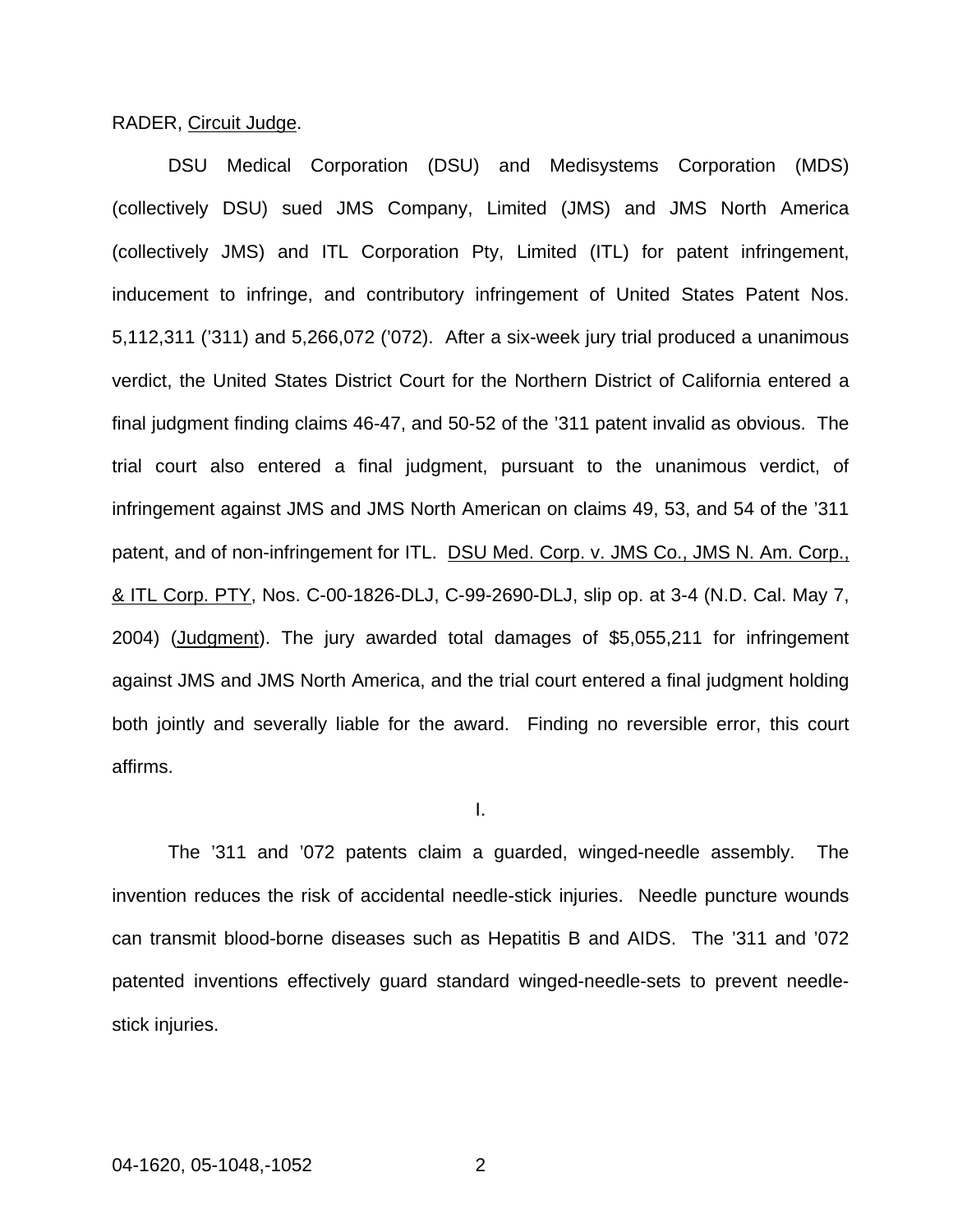The '311 patent claims a "slotted, locking guard for shielding a needle, and a winged needle assembly including a needle, a winged needle hub, and a slotted, locking guard." '311, col.1, l. 8-11.This invention includes both "[a] slotted guard for locking a needle in a shielded position as the needle is removed from the patient", and "a guarded winged needle assembly  $\ldots$  slidably mounted within the guard." Id., abstract. Figures 5-6 illustrate one embodiment of the patented invention:



Figure 5 is a side view of a needle, winged needle hub (3), and slotted needle guard (1). '311 patent, col. 3, ll. 4-6. In this depiction, the needle (5) remains retracted within the needle guard (1). Id. Figure 6 shows the same needle from above. '311 patent, col. 3, ll. 7-10.

Mr. David Utterberg, a co-inventor of the '311 patent, owns DSU and MDS. DSU owns the '311 patent; MDS has an exclusive license to make and sell the '311 invention for large-bore needles, including Arterial-Venous Fistula (AVF) sets used for dialysis and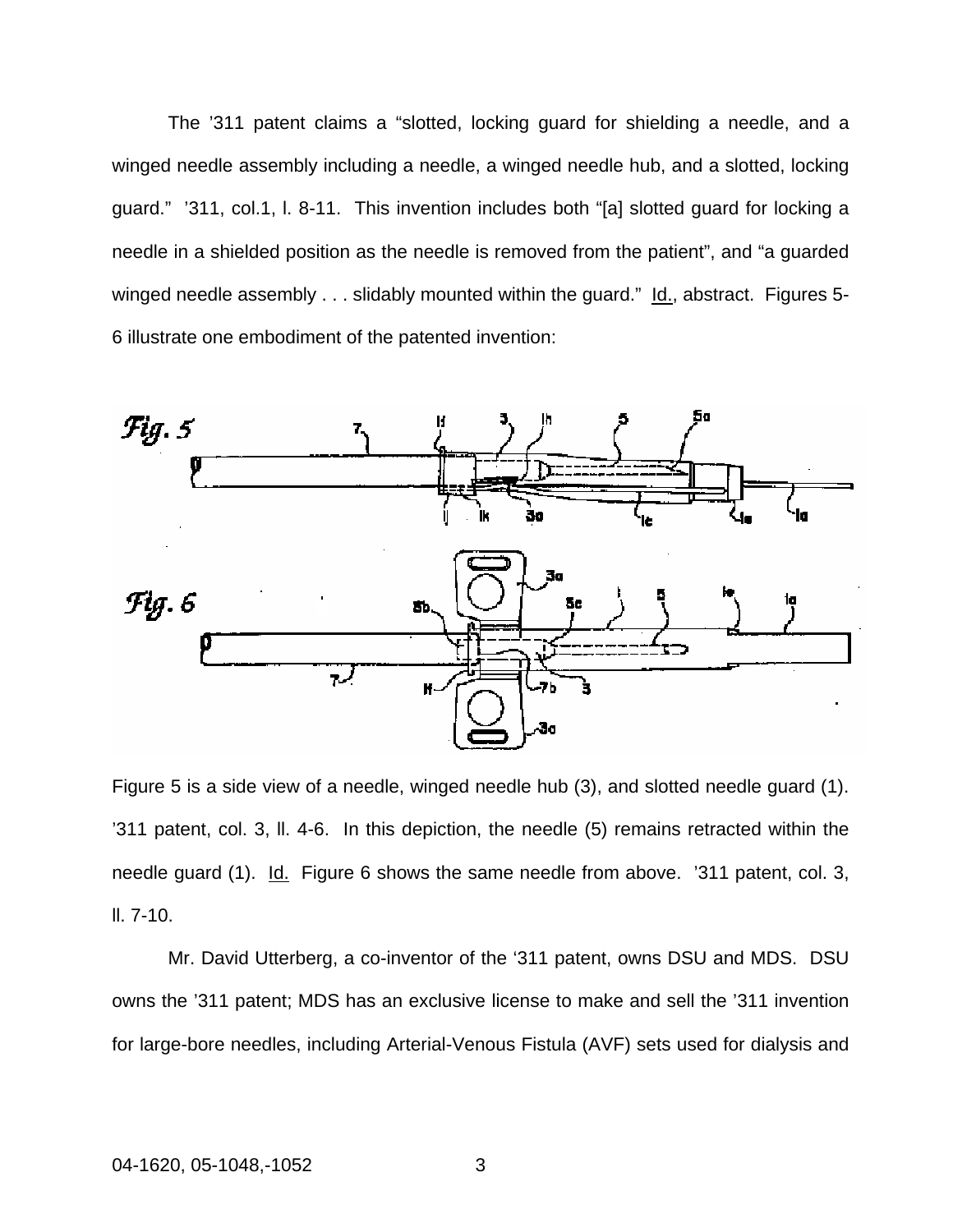aphaeresis. MDS markets AVF needles under the brand names "MasterGuard" and "PointGuard."

The alleged infringing device, made by ITL (an Australian company) sells under the name Platypus™ Needle Guard (Platypus). ITL manufactures the Platypus in Malaysia and Singapore. The Platypus needle guard is a "stand-alone" product: a small configured piece of plastic. This plastic guard structure is not attached to any other device. In other words, the Platypus does not include a needle, but only a sheathing structure. Some claims of the '311 patent recite both a slotted guard and a guarded winged needle assembly. Before use, the Platypus resembles an open clamshell (openshell configuration). During use, the halves of the clam shell close to form the needle guard (closed-shell configuration). The following illustration shows the Platypus in openand closed-shell configuration:

open-shell configuration closed-shell configuration



Transcript of Record at 18685, 18629, DSU Medical Corp. v. JMS Co., JMS North America Corp., & ITL Corp. PTY, Nos. 04-1620, 05-1048, 05-1052 (Fed. Cir. Sept. 21, 2004) (Transcript). The Platypus has an upper and a lower "jaw." When closed, the upper jaw extends around and overlaps the inner, lower jaw. During use, a medical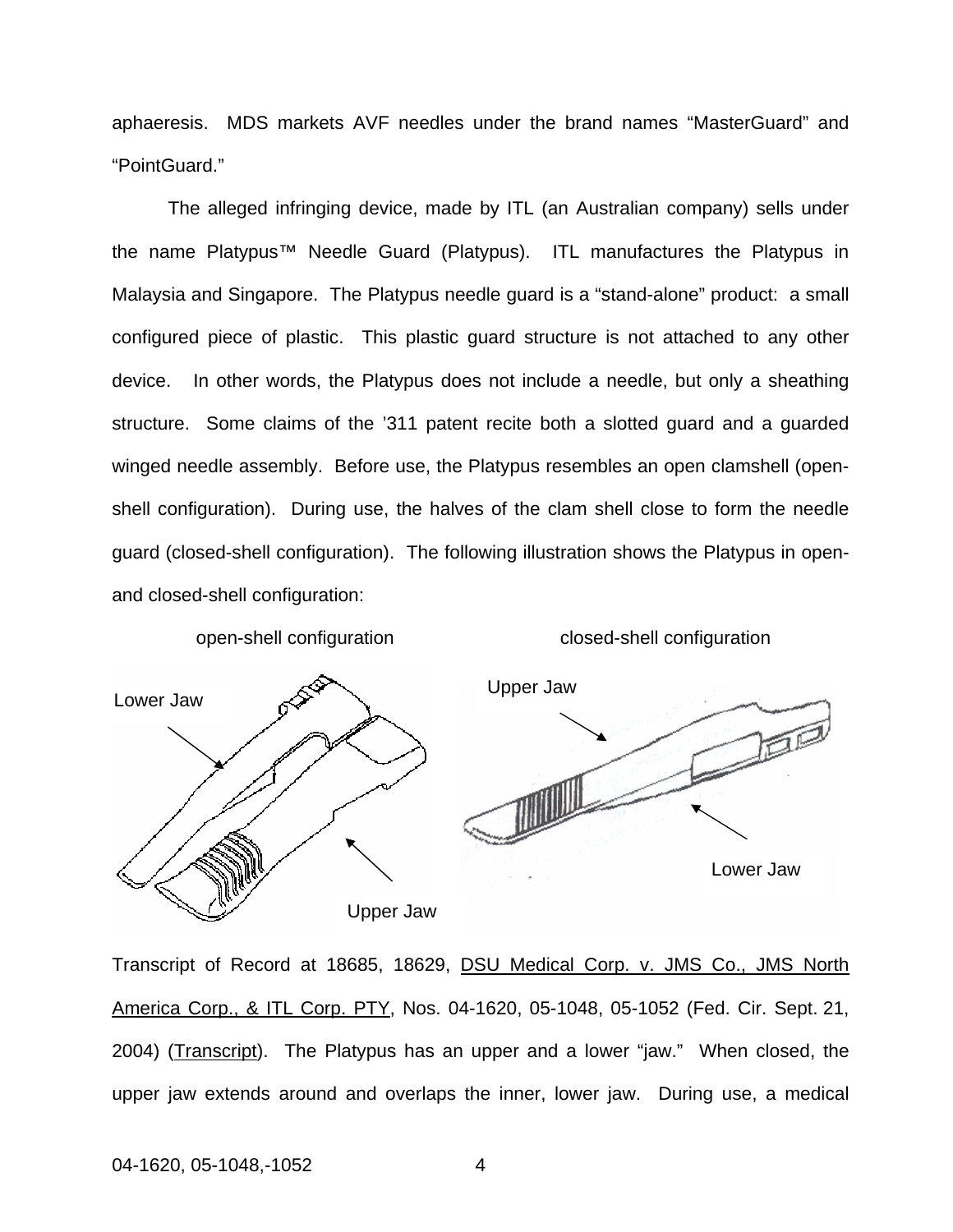technician closes the Platypus and locks it around tubing connected to the winged needle assembly. When the technician removes the needle from a patient, the worker slides the guard down the tube until the needle assembly's wings meet and pry the jaws apart. The wings and their attached needle assembly slide into and through the guard, forcing the jaws ever wider as the wings make their way into a notched opening at the guard's back. Ultimately the wings slide into the rear opening. At that point, the jaws close around the used needle.

JMS is a large Japanese medical supply business that competes with MDS in the United States market. Beginning in June 1999, JMS purchased Platypus needle guards from ITL, entering into an agreement to distribute the Platypus worldwide (the Supply Agreement). Under the Supply Agreement, JMS bought open-shell configuration Platypus guard units from ITL in Singapore and Malaysia. JMS generally closed the Platypus guards around needle sets before distributing them to customers.

DSU alleges that the Platypus infringes the '311 patent. DSU also alleges that JMS and ITL contributed to and induced each other's infringement. JMS sought to sell ITL's infringing Platypus until it could produce its substitute non-infringing product, the WingEater. ITL offered to supply its infringing Platypus. DSU additionally seeks damages from JMS because it "stole" MDS's ability to renew a MasterGuard exclusive license with a former customer, Fresenius USA Manufacturing, Inc. (Fresenius).

II.

On February 5, 2001, the trial court entered a claim construction order. DSU Med. Corp. v. JMS Co., JMS N. Am. Corp., & ITL Corp. PTY, Nos. C-00-1826-DLJ, C-99-2690- DLJ (N.D. Cal. Feb. 5, 2001) (Claim Construction Order). This court reviews claim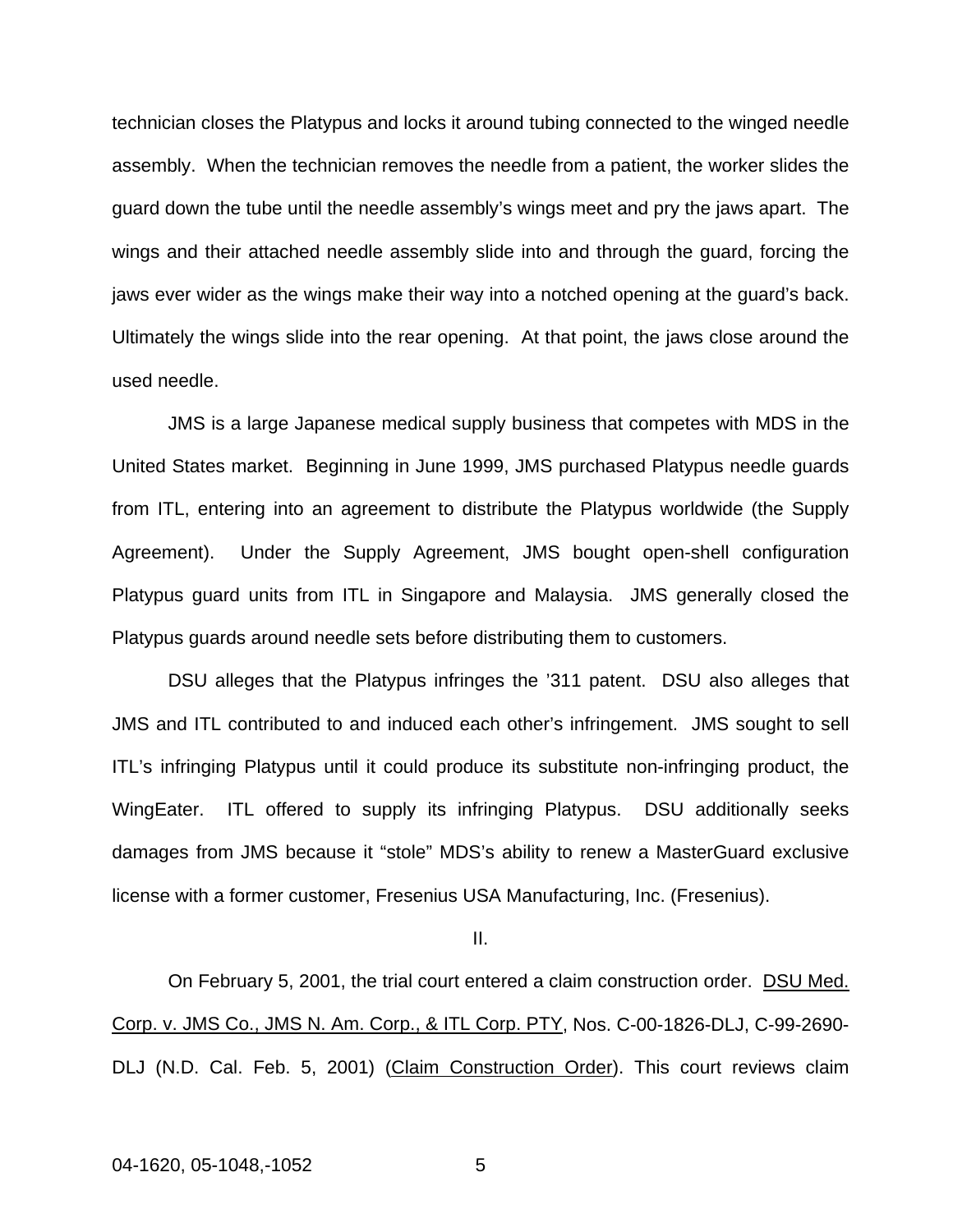construction without deference. Markman v. Westview Instruments, Inc., 52 F.3d 967 (Fed. Cir. 1995) (en banc), aff'd, 517 U.S. 340 (1996). "[T]he claims of a patent define the invention to which the patentee is entitled the right to exclude." Phillips v. AWH Corp., 415 F.3d 1303, 1312 (Fed. Cir. 2005) (citing Vitronics Corp. v. Conceptronic, Inc., 90 F.3d 1576, 1582 (Fed. Cir. 1996) ("We look to the words of the claims themselves . . . to define the scope of the patented invention")). This court recently enunciated predominant claim construction principles in Phillips. 415 F.3d at 1312-24.

The trial court construed "slidably enclosing" in claim 1 of the '311 patent:

1. A guard slidably enclosing a sliding assembly comprising a needle and a winged needle hub . . . .

'311 patent, col. 15, ll. 46-47 (emphasis added). The trial court concluded that this term in claim 1 "requires that the guard substantially contain the needle-assembly at all times." Claim Construction Order, slip op. at 9. Because the Platypus is a "stand-alone guard" without a needle, the trial court granted summary judgment of non-infringement to the defendants on multiple claims.<sup>[1](#page-7-0)</sup> ld., slip op. at 15-19.

The language and context of the claims support the trial court's construction of "slidably enclosing a sliding assembly." Again, the trial court read the claim to require that the guard substantially contain the needle-assembly at all times. Claim Construction Order, slip op. at 9. In the first place, claim 1 expressly recites the presence of a needle as part of the sliding assembly. Thus, the claimed "assembly" would not be complete without a needle. The claim also uses the term "enclosing." In the context of an invention "for locking a needle in a shielded position as the needle is removed from a

<span id="page-7-0"></span>The trial court granted a summary judgment of non-infringement on claims 1, 4-9, 12, 19, 20, 22-23 of the '311 patent, and on claims 1, 6, and 7 of the '072 patent.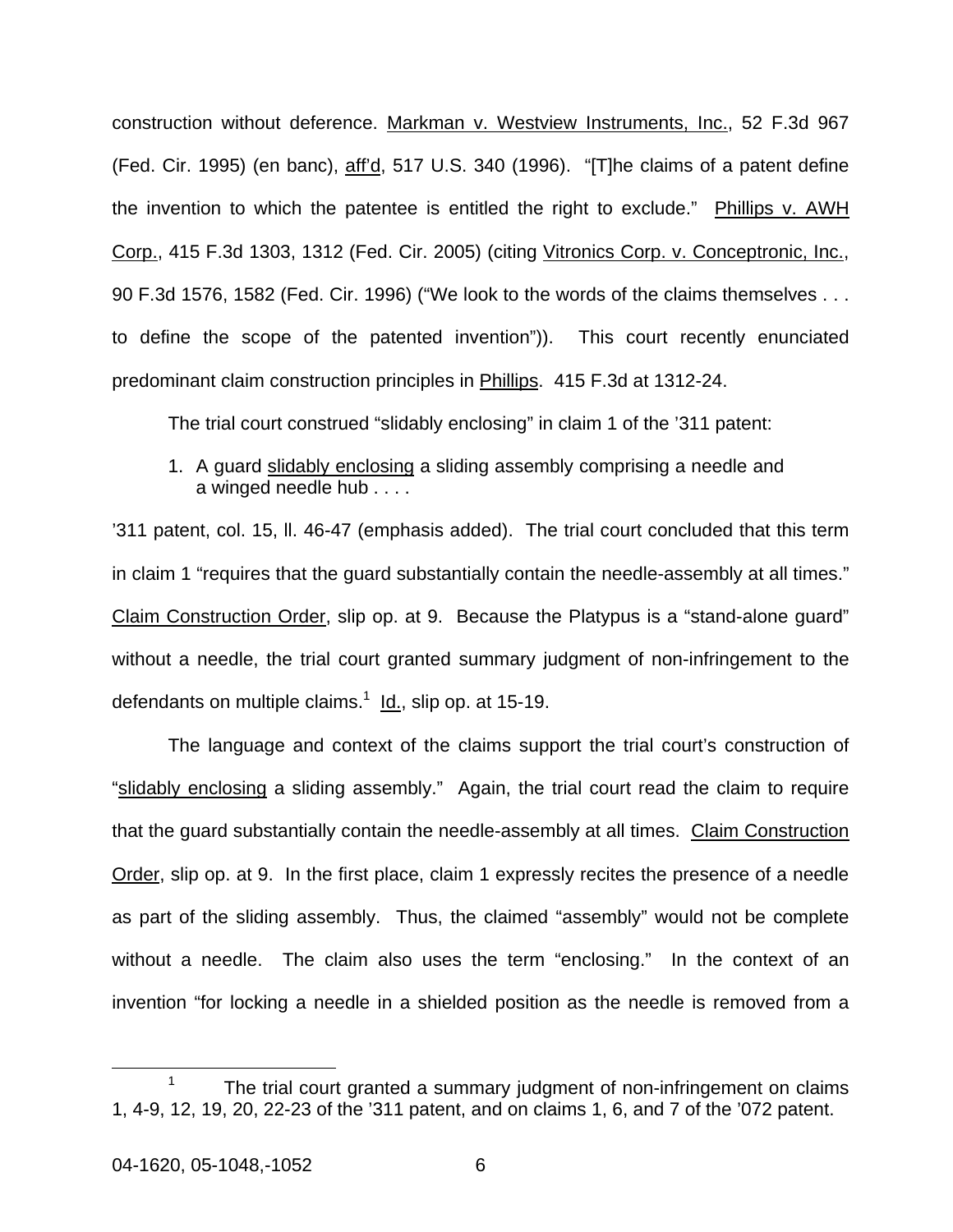patient," that language suggests constant shielding or covering of the sharp. '311 patent, col. 2, ll. 8-9. The specification reinforces that suggestion:

[T]he guard is folded about its hinge position and locked . . . into a generally cylindrical, folded configuration. Alternatively, the guard may be molded . . . to enclose a sliding hub/needle assembly that has been positioned between the two pieces.

'311 patent, col. 2, ll. 53-58. By emphasizing that the guard is locked in a protective configuration, or molded to enclose the needle assembly, the specification conveys the concept of a permanent cover for the needle. Indeed, the figures in the specification show a completely enclosed, and thus guarded, needle. Figures 15-19 also show the needle hub as permanently housed in the guard. '311 patent, figures 15-19. The trial court also methodically considered and rejected each of DSU's arguments that the term means only generally surrounding the needle and hub. Claim Construction Order, slip. op. 8-15. This court concurs in the district court's analysis.

The court also construed "slot," as used in claims 1, 46, and 52. Claim

Construction Order, slip op. at 19-24. The relevant portion of claim 46 is:

46. A guard for slidably enclosing a sliding assembly . . . said guard comprising . . .

a hollow member proportioned for receiving said needle and winged needle hub, said hollow member defining at least one longitudinal slot proportioned to receive a wing of said needle hub projecting outwardly through the slot when the needle hub resides within the hollow member in sliding relation thereto, and means, associated with the hollow member, for engaging said wing projecting through said slot when the needle and hub are in a slidingly retracted position in which the needle is enclosed by the hollow member for locking said needle hub and needle in said retracted position.

'311 patent, col. 20, ll. 20-39 (emphases added). Claim 52 is: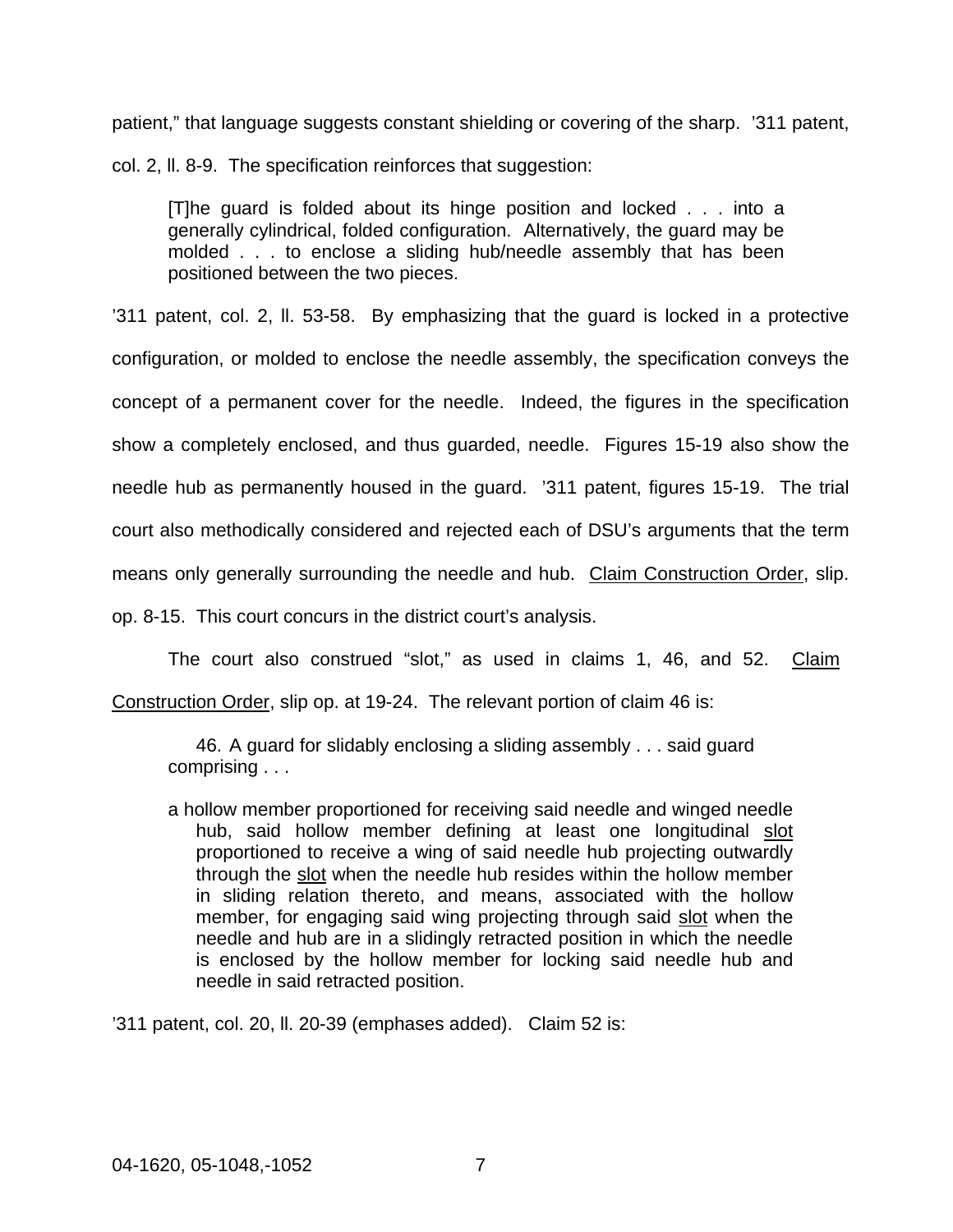52. The guard of claim 46 in which said slot extends in a longitudinal direction through one end of said hollow member, to provide sliding access to said wing.

'311 patent, col. 20, ll. 63-65 (emphasis added). The trial court held that the term did not require "a defined width." Claim Construction Order, slip op. at 19. Later the district court, at the request of defendants, clarified that "'[s]lot' shall mean 'an opening in the guard capable of receiving a wing that projects through the opening and having both an upper edge and a lower edge that are defined by the sidewall of the guard.'" DSU Med. Corp. v. JMS Co., JMS N. Am. Corp., & ITL Corp. PTY, Nos. C-00-1826-DLJ, C-99-2690- DLJ (N.D. Cal. Apr. 30, 2001) (Construction Clarification Order I). In claim 46, because "proportioned to receive" modifies "slot," the trial court explained that "slot" "shall mean 'sized relative to the wing so that the wing extends through the slot when the hub is within the hollow member and so said slot can accommodate the wing's movement as it translates the length of the slot.'" Id.; see also DSU Med. Corp. v. JMS Co., JMS N. Am. Corp., & ITL Corp. PTY, Nos. C-00-1826-DLJ, C-99-2690-DLJ, slip op. at 29 (N.D. Cal. Jan 16, 2002) (Construction Clarification II & SJ Order).

The trial court identified the crux of the dispute over "slot" as "whether . . . the slots for the wings should have defined widths closely approximating the wings' thickness." Construction Clarification Order I, slip op. at 19. If "slot" limits the size of the opening to accommodate the "minor" thickness of the '311 patent's wings, the Platypus would not infringe because its jaws accommodate any thickness. Claim Construction Order, slip op. at 19. On the other hand, if "slot" contains no thickness limitation, the Platypus would infringe because it opens to receive a wing of any size. Id., at 19.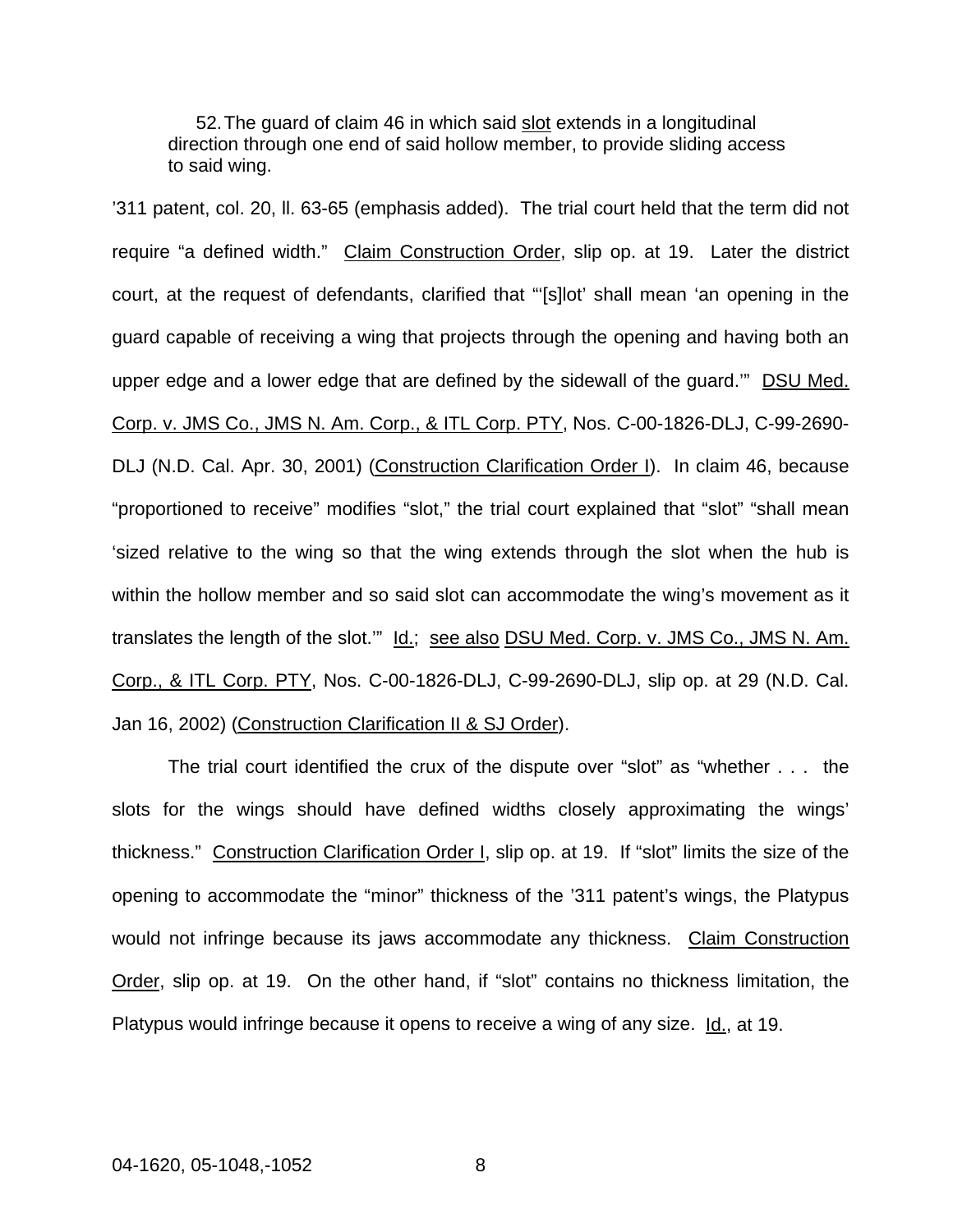The claim language recites only "slot." Thus, the claim itself does not incorporate any thickness limitation. Moreover, the specification provided no size limitation on the opening. In a tribute to its complete analysis, the trial court went beyond those primary sources to also consult the prosecution history. Phillips, 415 F.3d at 1317 (a court "should also consider the patent's prosecution history, if it is in evidence"). The record before the Patent Office shows that the patentees amended the claims of Application Serial Number 252,564, which is the application from which the '311 patent (and '072 patent) derived, to avoid U.S. Patent No. 4,840,619 (Hughes Patent).

In amending the claims to avoid the Hughes Patent, however, the applicant did not limit the size of the slot, as argued by JMS and ITL. The amendments concerned only the orientation of the needle wings that moved back and forth through the slot. To distinguish the Hughes Patent, the patentee did not have to, and did not actually, limit the width of the slot. Thus, the trial court correctly construed "slot" as not requiring a defined width, as long as it was capable of receiving a wing. Construction Clarification Order I, slip op. at 14.

Under this claim construction, the trial court found that "as a matter of law, every reasonable jury would find that there is a slot in the [Platypus] closed-shell configuration." Construction Clarification II & SJ Order, slip op. at 29. Therefore, the trial court held that when sold in the United States in its "closed-shell" configuration, the Platypus literally infringed claims 46–47, 49, and 52–53 of '311 patent, when closed over the tubing of a needle-set. Id.

Viewing the evidence in the light most favorable to the nonmoving party, this court holds that the trial court correctly concluded that the closed-shell configuration of the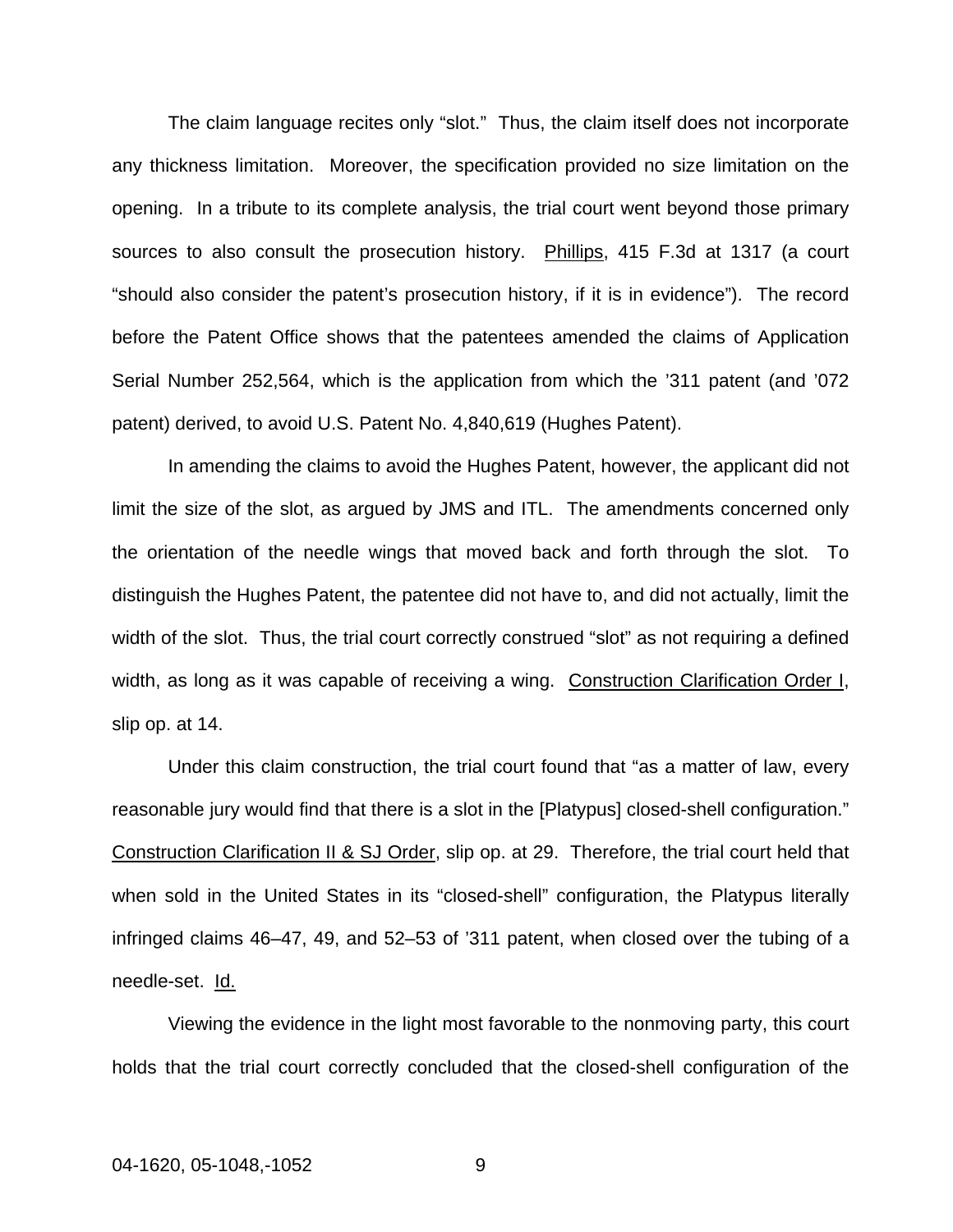Platypus does have a slot. As applied to the Platypus, its slot is an opening in a needle guard capable of receiving a wing that projects through the opening. Further, the slot has both an upper edge and a lower edge defined by the sidewall of the guard. The Platypus's slot is also sized relative to the wing and can accommodate the needle wing as it moves through the length of the slot. Furthermore, the Platypus contains the other limitations of claims 46–47, 49, and 52–53 of the '311 patent. Therefore, in its closedshell configuration, the Platypus does infringe claims 46–47, 49, and 52–53 of the '311 patent. This court affirms the trial court's summary judgment ruling.

#### III.

The jury found that JMS North America and JMS directly and contributorily infringed, and that JMS additionally induced JMS North America to infringe. Transcript, at 453. However, the jury returned a verdict of non-infringement in favor of ITL. Id., at 453-54. The jury entered a verdict finding that ITL did not engage in contributory infringement or inducement to infringe.  $\underline{Id}$ , at 453. The trial court denied DSU's motion for new trial on the jury's verdict that ITL did not contributorily infringe or induce infringement. This court reviews a denial of a motion for a new trial after a jury trial for an abuse of discretion. Chiron Corp. v. Genentech, Inc., 363 F.3d 1247, 1258 (Fed. Cir. 2004) (citing De Saracho v. Custom Food Mach., Inc., 206 F.3d 874, 880 (9th Cir. 2000)).

#### A.

On appeal, DSU argues that ITL committed contributory infringement. According to DSU, the Platypus, which ITL sold to JMS, had no substantial noninfringing use. Therefore, DSU argues, ITL committed contributory infringement as a matter of law. ITL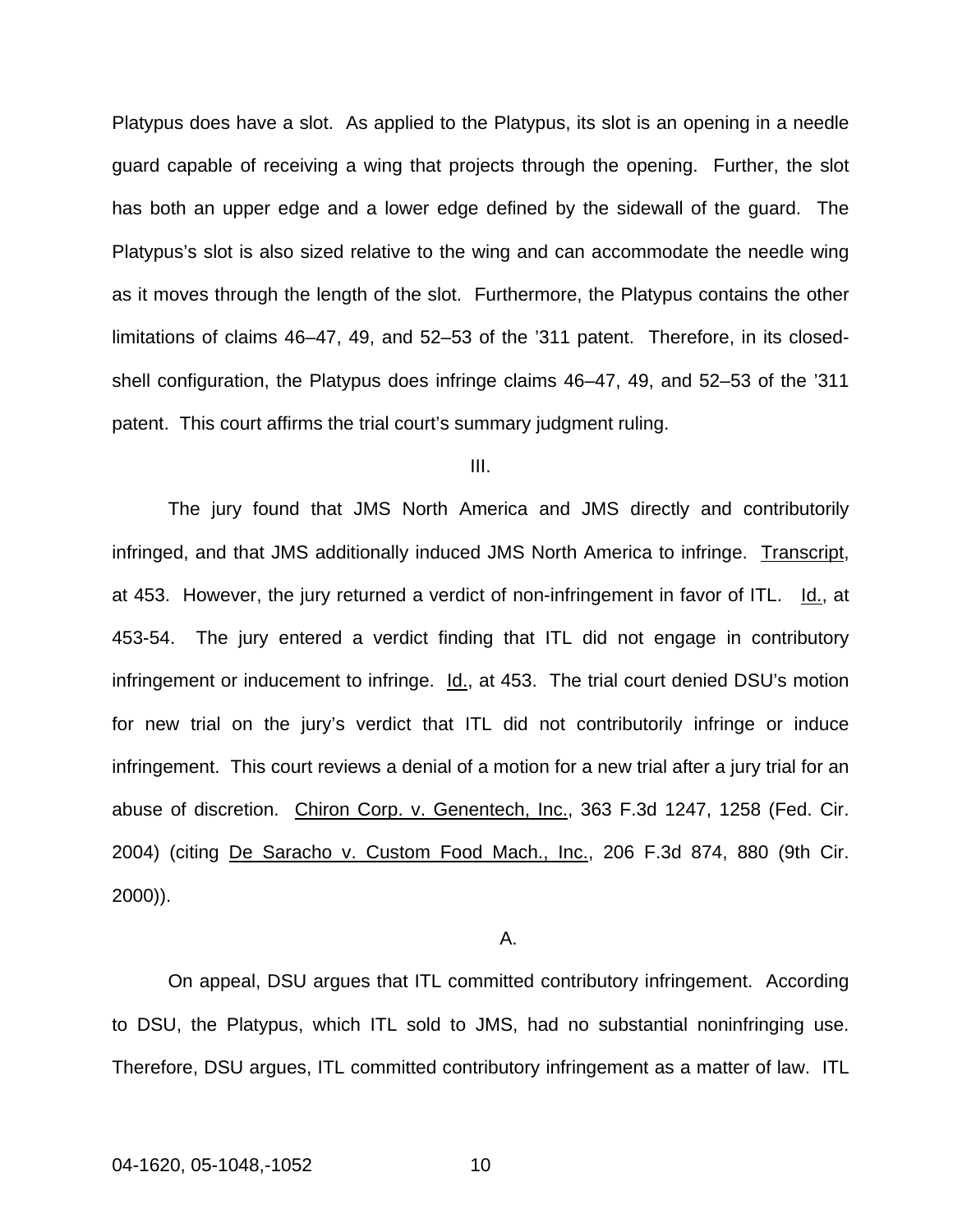responds that it made and sold "most Platypus guards" outside of the United States. ITL

also contends that the record contains no evidence that the Platypus was used in an

infringing manner in the United States.

The Platypus sets that came into the United States fall within three categories:

- (1) JMS imported into the United States approximately 30 million Platypus guards that, prior to importation into the United States, it had already assembled into the closed-shell configuration, combined with needle sets. These units accounted for the vast majority of Platypus sales in the United States.
- (2) Fresenius purchased approximately 3.5 million Platypus guards, in the openshell configuration without needle sets. ITL billed JMS for the shipments and shipped them to Fresenius in the United States at JMS's request. Fresenius ultimately decided that guards without needle sets did not meet FDA regulations, and it returned about 3 million.
- (3) ITL sent approximately 15,000 Platypus in the open-shell configuration to JMS in San Francisco. DSU introduced no evidence that those units were ever put into the closed-shell configuration in the United States.

Additionally, the record contained evidence that when instructed to do so by JMS, ITL

would ship Platypus guard units F.O.B. into the United States. The record also shows,

however, that ITL only sold the Platypus in its open-shell configuration.

Therefore, this court must determine whether the jury's verdict is against the clear

weight of the evidence. Under § 271(c):

[w]hoever offers to sell or sells within the United States . . . a component of a patented machine, manufacture, combination or composition . . . constituting a material part of the invention, knowing the same to be especially made or especially adapted for use in an infringement of such patent, and not a staple article or commodity of commerce suitable for substantial noninfringing use, shall be liable as a contributory infringer.

35 U.S.C. § 271(c) (2000) (emphases added). In discussing 35 U.S.C. § 271(c), the

Supreme Court stated:

One who makes and sells articles which are only adapted to be used in a patented combination will be presumed to intend the natural consequences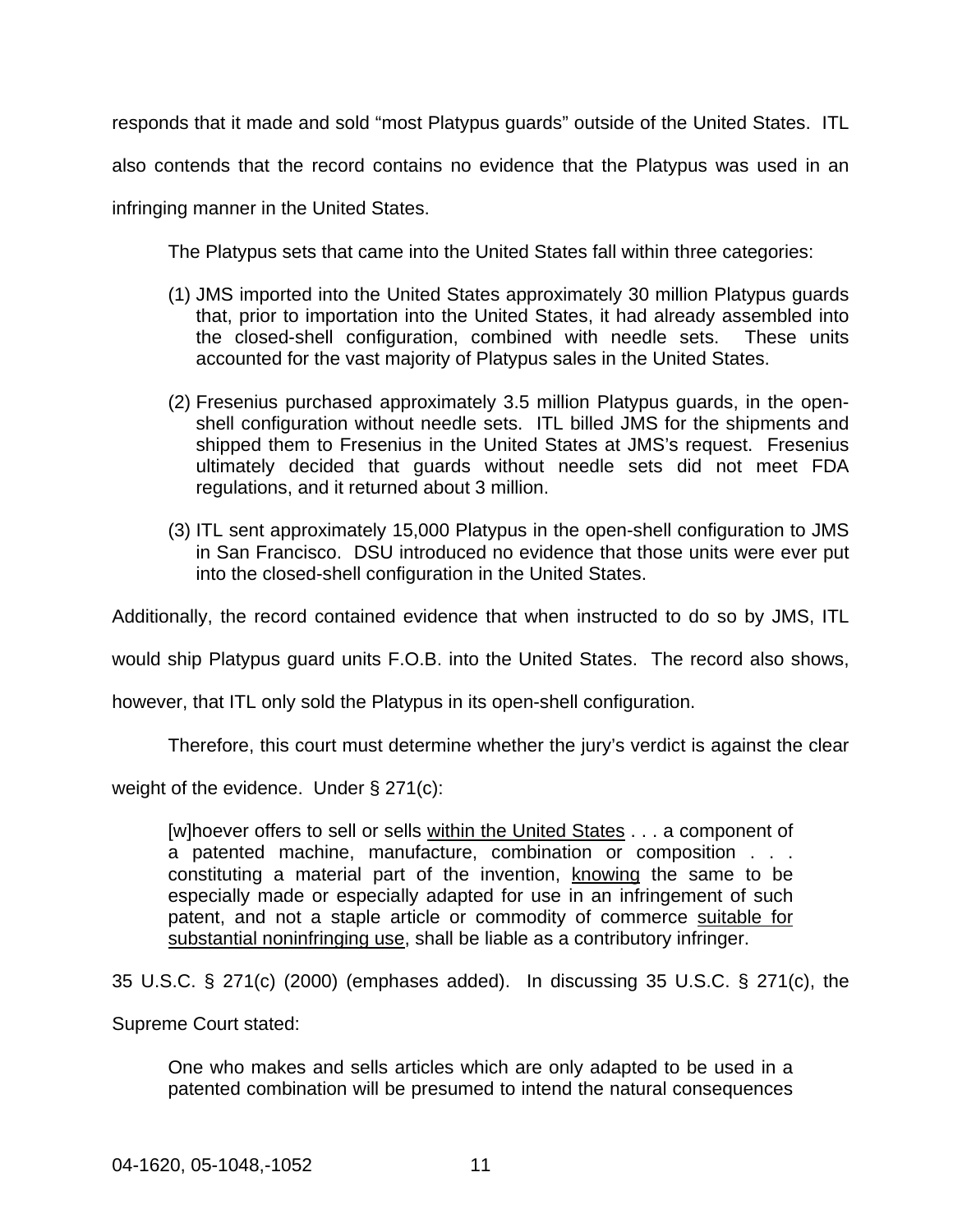of his acts; he will be presumed to intend that they shall be used in the combination of the patent.

Metro-Goldwyn-Mayer Studios, Inc. v. Grokster, Ltd., 125 S. Ct. 2764, 2777 (2005). In addition, the patentee always has the burden to show direct infringement for each instance of indirect infringement. Dynacore Holdings Corp. v. U.S. Philips Corp., 363 F.3d 1263, 1272 (Fed. Cir. 2004); Joy Techs., Inc. v. Flakt, Inc., 6 F.3d 770, 774 (Fed. Cir. 1993) ("Liability for either active inducement of infringement or contributory infringement is dependent upon the existence of direct infringement."). Thus, to prevail on contributory infringement, DSU must have shown that ITL made and sold the Platypus, that the Platypus has no substantial non-infringing uses in its closed-shell configuration, that ITL engaged in conduct (made sales) within the United States that contributed to another's direct infringement, and that JMS engaged in an act of direct infringement on those sales that ITL made in the United States.

The trial court properly applied these legal principles. The trial court determined that the record showed that ITL supplied the Platypus, that the Platypus had no substantial non-infringing uses in its closed-shell configuration, and that ITL intended to make the Platypus that resulted in the potential for contributory infringement as a product designed for use in the patented combination. DSU Med. Corp. v. JMS Co., JMS N. Am. Corp., & ITL Corp. PTY, Nos. C-00-1826-DLJ, C-99-2690-DLJ, slip op. at 1-3 (N.D. Cal. Sept. 20, 2004) (Post Trial Motions' Order). In fact, even beyond the minimal intent requirement for contributory infringement, ITL acted with the knowledge of the '311 patent and knowledge that the component was especially made or adapted for use in an infringing manner. Id., slip op. at 22-24. However, the district court denied the motion for a new trial because the record does not show that "the alleged contributory act ha[d] a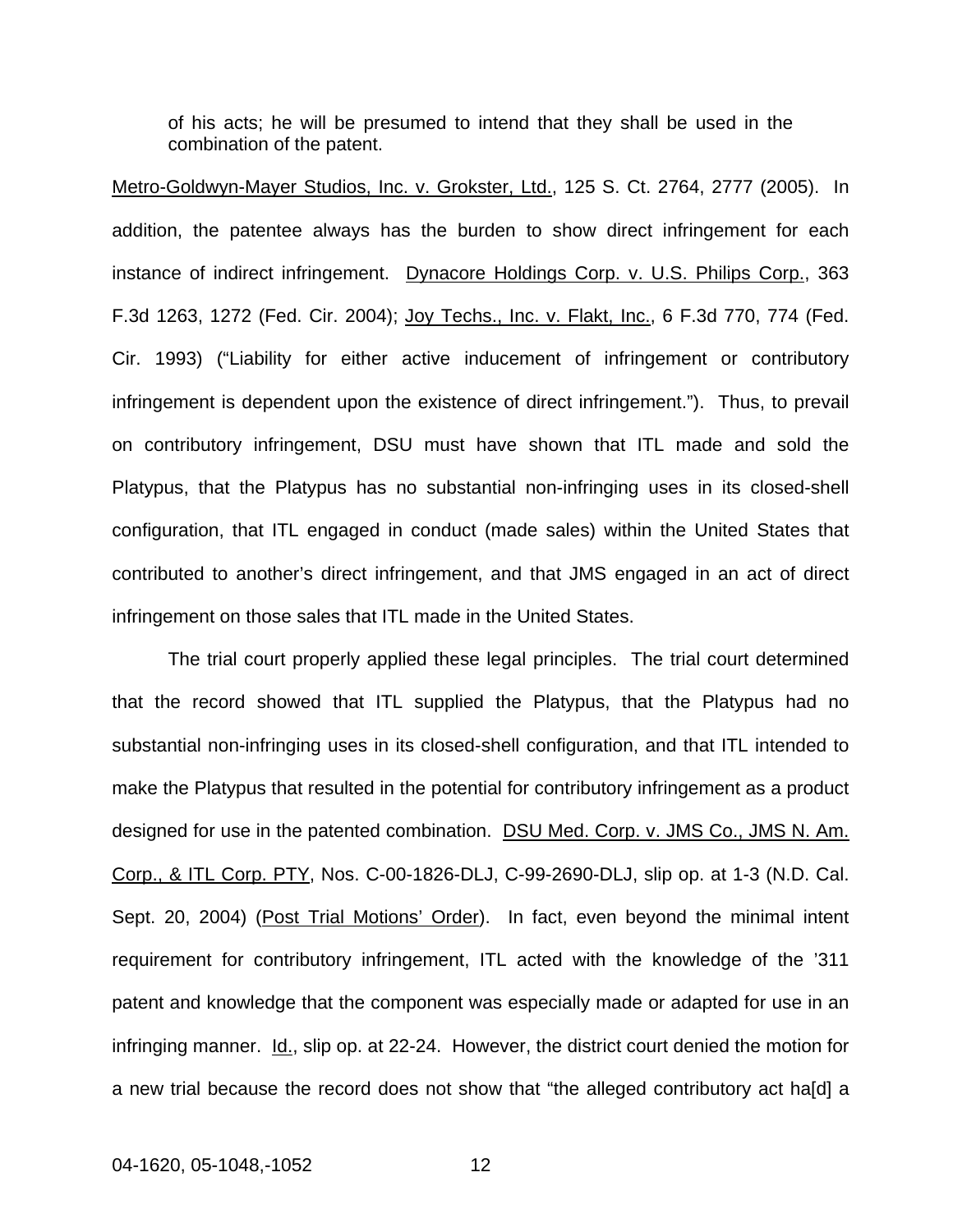direct nexus to a specific act of direct infringement." Id., slip op. at 25. In denying the new trial, the court stated:

And while it is true that Plaintiffs introduced evidence that "ITL sold and shipped millions of 'stand alone' guards directly to United States customers, including JMS [North America] and end-users like Fresenius," there was no direct evidence at trial establishing that these guards were actually closed and used as an act of direct infringement in the United States.

#### Id., slip op. at 26.

Upon review of the record, this court perceives, as well, an absence of evidence of direct infringement to which ITL contributed in the United States. Under the terms of the '311 patent, the Platypus only infringes in the closed-shell configuration. When open, the Platypus, for instance, lacks a "slot" as well as other claimed features. ITL only contributed to placing the Platypus into the closed-shell configuration in Malaysia (category 1, above); not in the United States. Section 271(c) has a territorial limitation requiring contributory acts to occur in the United States. Furthermore, this court cannot reverse a jury verdict of non-infringement on mere inferences that the Platypus guard units sold in the United States (i.e., the open-shell configuration in categories 2 and 3, above) were put into the infringing closed-shell configuration. The record does not show that the Platypus guards ITL shipped into the United States in the open-shell configuration were ever put into an infringing configuration, i.e., closed-shell. On categories 2 and 3, above, the record contains no evidence of direct infringement, i.e., that the open-shell Platypus guards imported by ITL were sold or used in their closedshell configuration. As a result, the trial court did not abuse its discretion in denying DSU's motion for new trial on ITL's contributory infringement.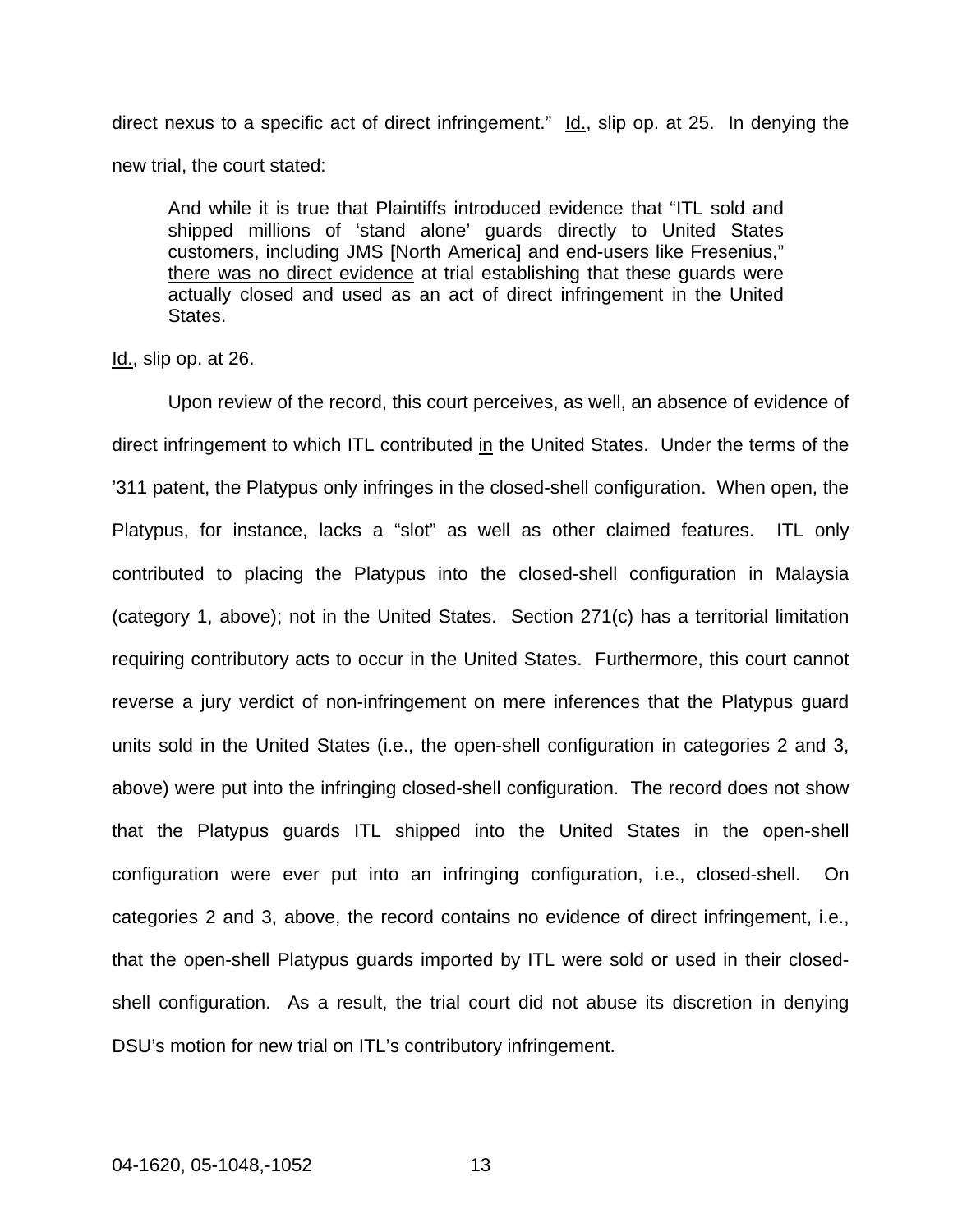On the issue of induced infringement, DSU argues that ITL induced infringement by inducing JMS to sell the closed-shell configuration in the United States. The district court denied DSU's motion for a new trial on the ground that, although JMS directly infringed, ITL did not intend JMS to infringe.

B.

### RESOLUTION OF CONFLICTING PRECEDENT

Section III. B., only, is considered en banc.

Opinion for the court filed by Circuit Judge RADER, with NEWMAN, LOURIE, SCHALL, BRYSON, GAJARSA, LINN, DYK, PROST, and MOORE, Circuit Judges, join. Concurring opinion filed by MICHEL, Chief Judge, and MAYER, Circuit Judge.

This court addresses Part III. B., of this opinion en banc. This section addresses, in the context of induced infringement, "the required intent . . . to induce the specific acts of [infringement] or additionally to cause an infringement." MEMC Elec. Materials, Inc. v. Mitsubishi Materials Silicon Corp., 420 F.3d 1369, 1378 n.4 (Fed. Cir. 2005) (citing MercExchange, L.L.C. v. eBay, Inc., 401 F.3d 1323, 1332 (Fed. Cir. 2005)). This section clarifies that intent requirement by holding en banc that, as was stated in Manville Sales Corp. v. Paramount Systems, Inc., 917 F.2d 544, 554 (Fed. Cir. 1990), "[t]he plaintiff has the burden of showing that the alleged infringer's actions induced infringing acts and that he knew or should have known his actions would induce actual infringements." The requirement that the alleged infringer knew or should have known his actions would induce actual infringement necessarily includes the requirement that he or she knew of the patent. See Golden Blount, Inc. v. Robert H. Peterson Co., 438 F.3d 1354, 1364 n.4 (Fed. Cir. 2006) (citing Manville and explaining that the inducing infringement standard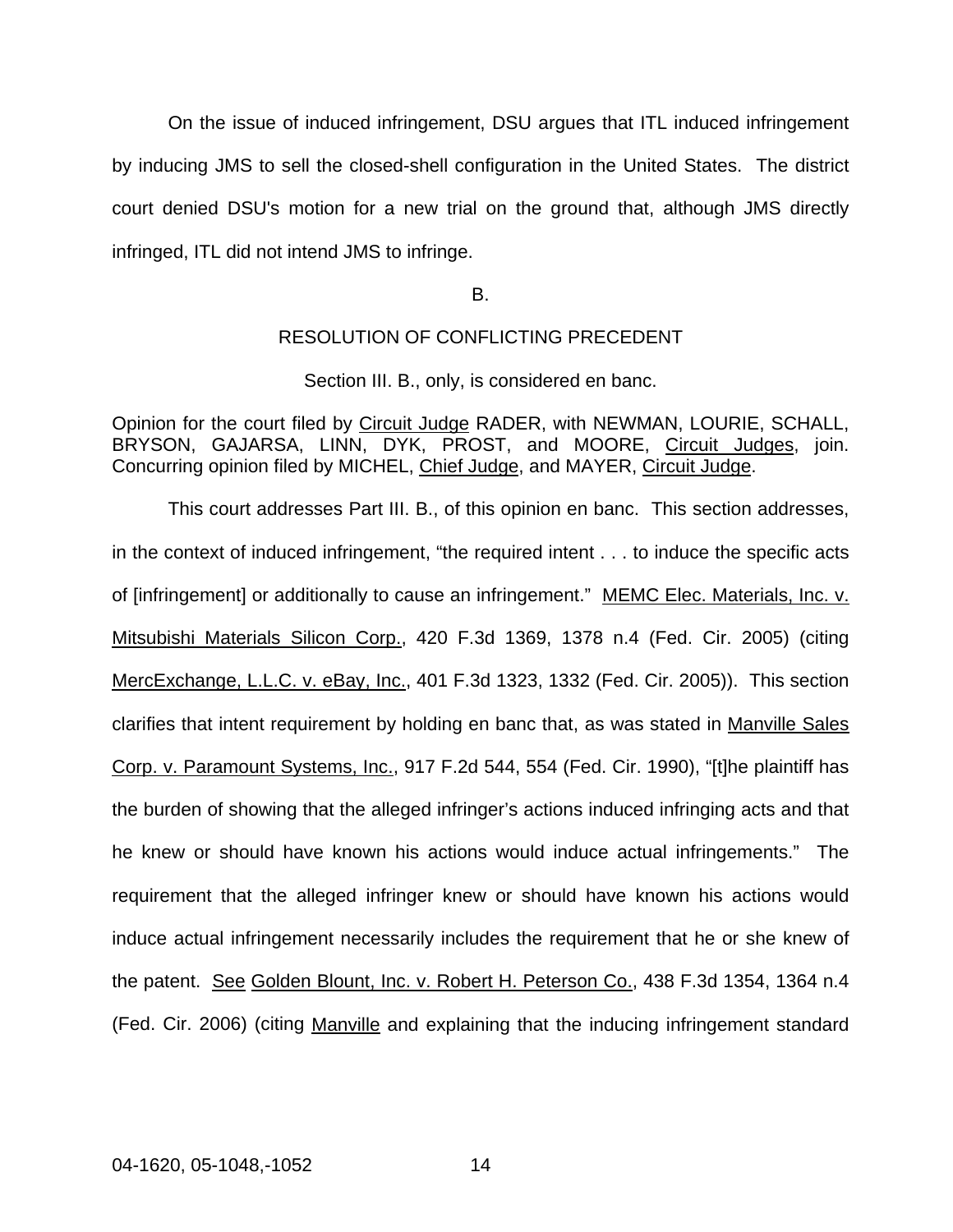was satisfied "because it is undisputed that [the alleged infringer] had notice of the patent").

DSU claims the district court improperly instructed the jury on the state of mind necessary to prove inducement to infringe under 35 U.S.C. § 271(b). This court reviews the legal sufficiency of jury instructions on an issue of patent law without deference to the district court. Advanced Display Sys., Inc. v. Kent State Univ., 212 F.3d 1272, 1282 (Fed. Cir. 2000). "This Court reviews jury instructions in their entirety and 'only orders a new trial when errors in the instructions as a whole clearly mislead the jury.'" Chiron, 363 F.3d at 1258 (quoting Delta-X Corp. v. Baker Hughes Prod. Tools, Inc., 984 F.2d 410, 415 (Fed. Cir. 1993)).

Under section 271(b), "[w]hoever actively induces infringement of a patent shall be liable as an infringer." 35 U.S.C. § 271(b). To establish liability under section 271(b), a patent holder must prove that once the defendants knew of the patent, they "actively and knowingly aid[ed] and abett[ed] another's direct infringement." Water Technologies Corp. v. Calco, Ltd., 850 F.2d 660, 668 (Fed. Cir. 1988) (emphasis in original). However, "knowledge of the acts alleged to constitute infringement" is not enough. Warner-Lambert Co. v. Apotex Corp., 316 F.3d 1348, 1363 (Fed. Cir. 2003) (citation omitted). The "mere knowledge of possible infringement by others does not amount to inducement; specific intent and action to induce infringement must be proven." Id. at 1364 (citing Manville, 917 F.2d at 554).

DSU asked the court to instruct the jury, purportedly in accordance with **Hewlett-**Packard Co. v. Bausch & Lomb, Inc., 909 F.2d 1464 (Fed. Cir. 1990), that to induce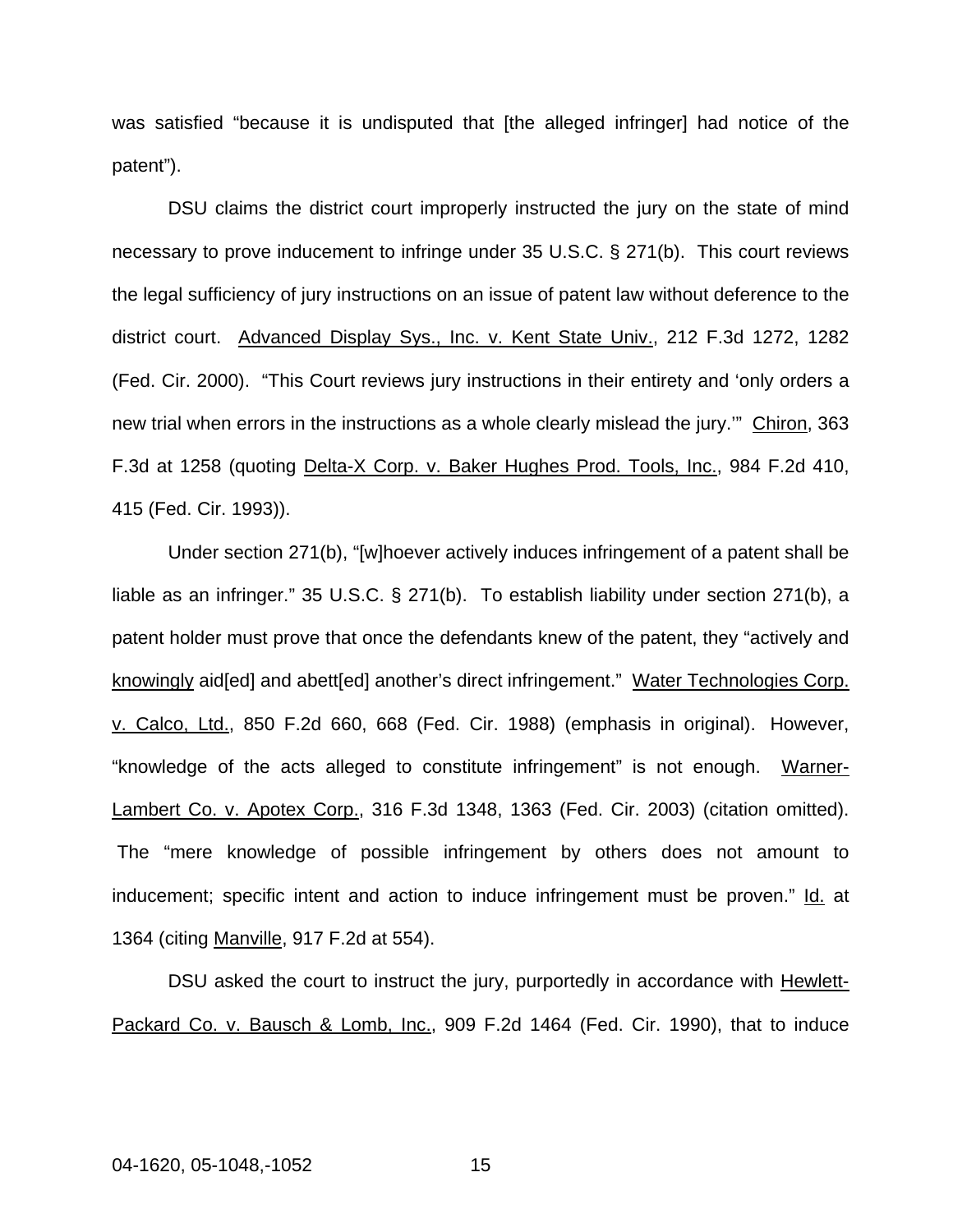infringement, the inducer need only intend to cause the acts of the third party that constitute direct infringement. The trial court gave the following instruction to the jury:

In order to induce infringement, there must first be an act of direct infringement and proof that the defendant knowingly induced infringement with the intent to encourage the infringement. The defendant must have intended to cause the acts that constitute the direct infringement and must have known or should have known than[sic] its action would cause the direct infringement. Unlike direct infringement, which must take place within the United States, induced infringement does not require any activity by the indirect infringer in this country, as long as the direct infringement occurs here.

Transcript, at 432. Thus, the court charged the jury in accordance with Manville. The statute does not define whether the purported infringer must intend to induce the infringement or whether the purported infringer must merely intend to engage in the acts that induce the infringement regardless of whether it knows it is causing another to infringe. DSU complains that the instruction is incorrect because it requires that the inducer possess specific intent to encourage another's infringement, and not merely that the inducer had knowledge of the acts alleged to constitute infringement.<sup>2</sup>

In Grokster, which was a copyright case, the Supreme Court cited with approval this court's decision in Water Technologies when it discussed inducement of infringement, stating:

The rule on inducement of infringement as developed in the early cases is no different today. Evidence of "active steps . . . taken to encourage direct infringement," such as advertising an infringing use or instructing how to engage in an infringing use, show an affirmative intent that the product be used to infringe, and a showing that infringement was encouraged overcomes the law's reluctance to find liability when a

<span id="page-17-0"></span> $\frac{1}{2}$ <sup>2</sup> In Hewlett-Packard Co. v. Bausch & Lomb, Inc., 909 F.2d 1464, 1469 (Fed. Cir. 1990), this court stated that "[p]roof of actual intent to cause the acts which constitute infringement is a necessary prerequisite to finding active infringement." DSU reads this statement as standing for the proposition that proof of intent to cause infringing acts is all that is required in order to establish inducement of infringement.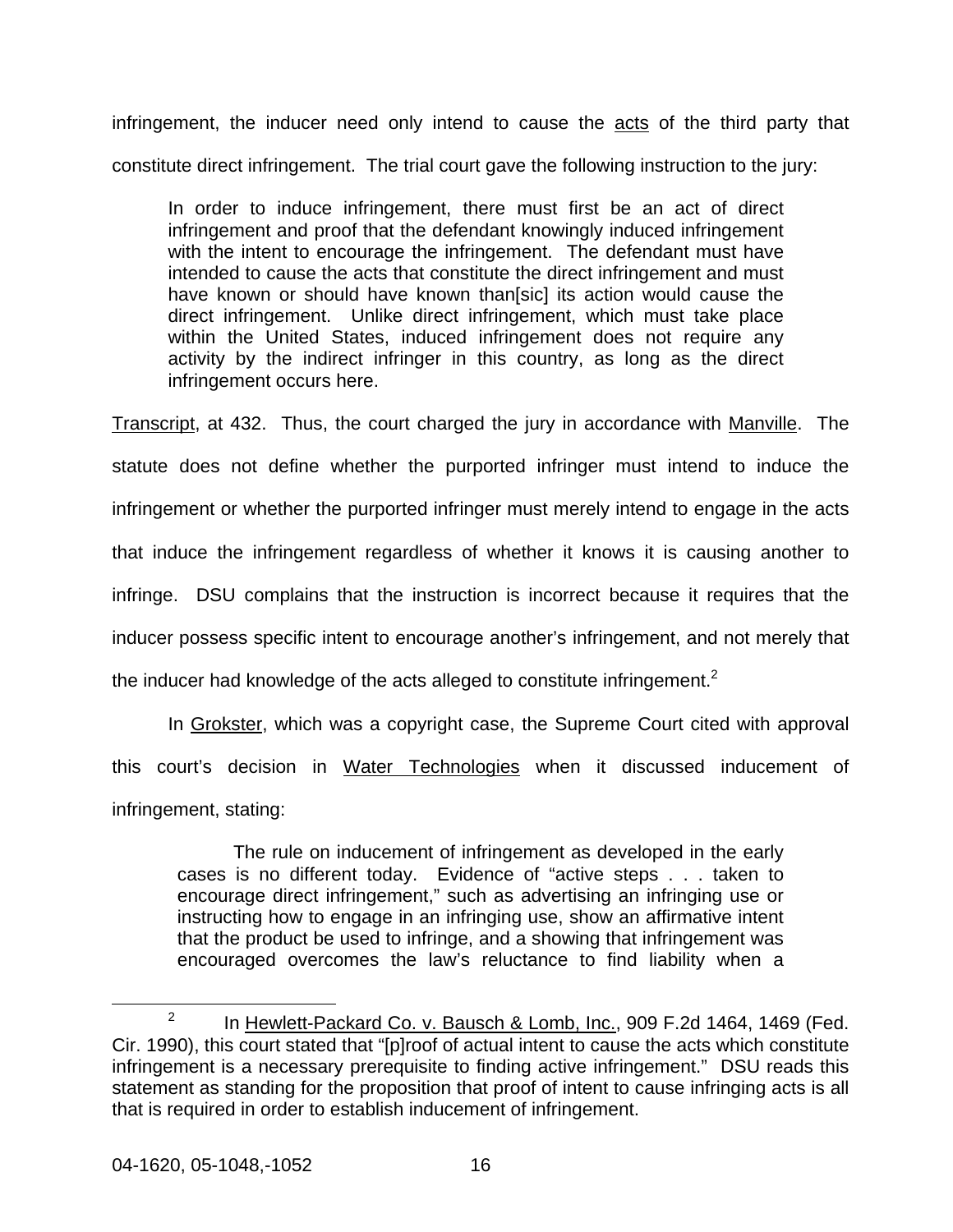defendant merely sells a commercial product suitable for some lawful use.

Grokster, 125 S. Ct. at 2779 (citation and footnote omitted). As a result, if an entity offers a product with the object of promoting its use to infringe, as shown by clear expression or other affirmative steps taken to foster infringement, it is then liable for the resulting acts of infringement by third parties. Id. at 2780. "The inducement rule . . . premises liability on purposeful, culpable expression and conduct . . . ." Id.

Grokster, thus, validates this court's articulation of the state of mind requirement for inducement. See Manville, 917 F.2d at 544. In Manville, this court held that the "alleged infringer must be shown . . . to have knowingly induced infringement," 917 F.2d at 553, not merely knowingly induced the acts that constitute direct infringement. This court explained its "knowing" requirement:

It must be established that the defendant possessed specific intent to encourage another's infringement and not merely that the defendant had knowledge of the acts alleged to constitute inducement. The plaintiff has the burden of showing that the alleged infringer's actions induced infringing acts and that he knew or should have known his actions would induce actual infringements.

Id. at 553. In Water Technologies, also cited with approval by the Supreme Court, 125 S. Ct. at 2779, this court clarified: "While proof of intent is necessary, direct evidence is not required; rather, circumstantial evidence may suffice." 850 F.2d at 668. $3$  Although this court stated "that proof of actual intent to cause the acts which constitute the infringement is a necessary prerequisite to finding active inducement," Hewlett-Packard,

<span id="page-18-0"></span> $\frac{1}{3}$  $3$  See also nCube Corp. v. Seachange Int'l, Inc., 436 F.3d 1317, 1325 (Fed. Cir. 2006) (This court noted that "at least . . . the alleged inducer had [to have] knowledge of the infringing acts," which included evidence of SeaChange's intent that its customers use the ITV systems it sold with Scientific-Atlanta equipment to perform the patented method.)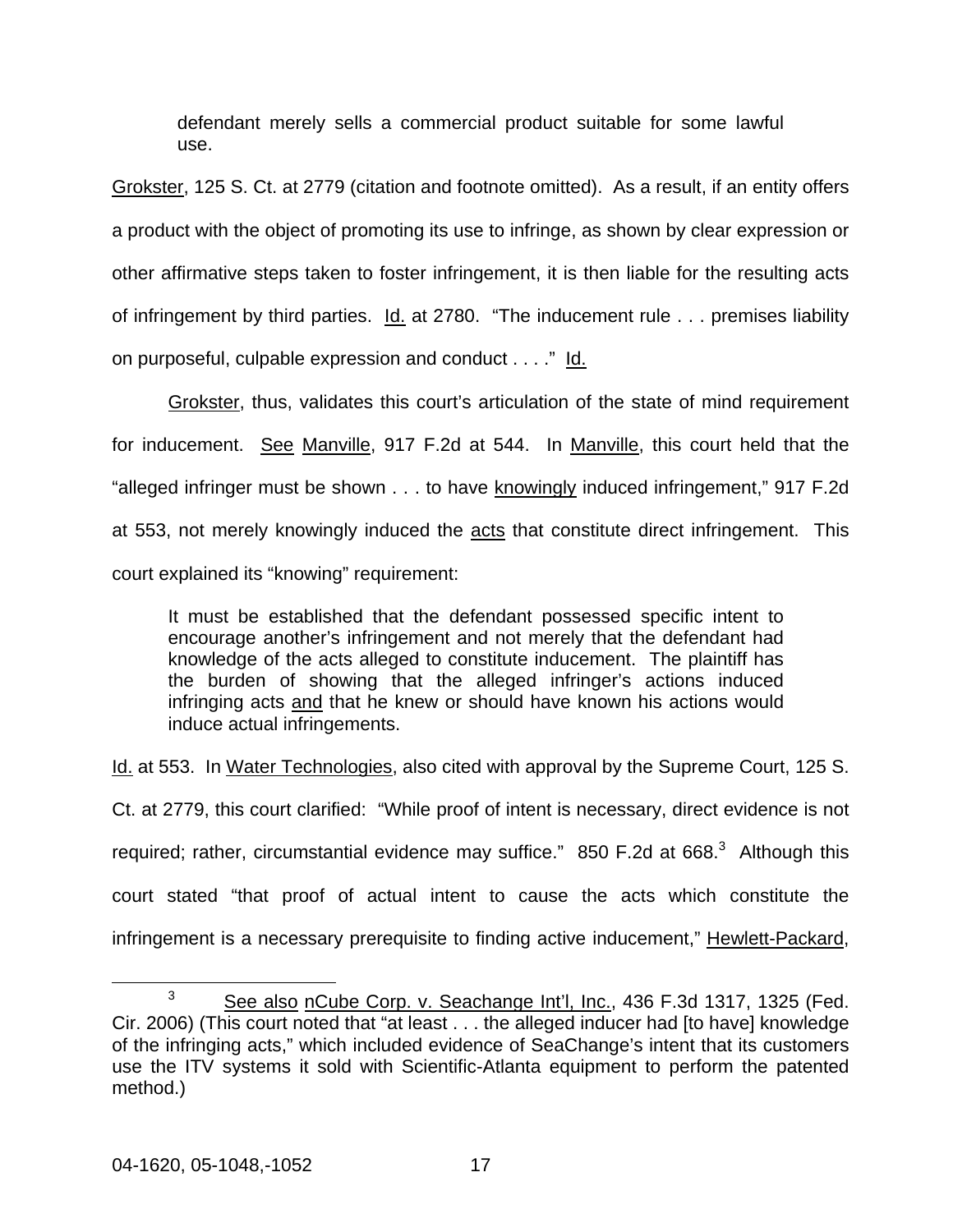909 F.2d at 1469, Grokster has clarified that the intent requirement for inducement requires more than just intent to cause the acts that produce direct infringement. Beyond that threshold knowledge, the inducer must have an affirmative intent to cause direct infringement. In the words of a recent decision, inducement requires "'that the alleged infringer knowingly induced infringement and possessed specific intent to encourage another's infringement." MEMC Elec., 420 F.3d at 1378 (Fed. Cir. 2005) (quoting Minn. Mining & Mfg. Co. v. Chemque, Inc., 303 F.3d 1294, 1304-05 (Fed. Cir. 2002)). Accordingly, inducement requires evidence of culpable conduct, directed to encouraging another's infringement, not merely that the inducer had knowledge of the direct infringer's activities. Grokster, 125 S. Ct. at 2780; Manville, 917 F.2d at 553. Accordingly, the district court correctly instructed the jury in this case.

C.

The district court denied DSU's motion for a new trial on the issue of inducement to infringe. This court reviews a denial of a motion for a new trial after a jury trial for abuse of discretion, affirming on any basis that supports the verdict. Chiron, 363 F.3d at 1258. In denying the motion for new trial, the trial court stated:

Fundamental principles of law hold that it is up to the jury to make determinations of witness credibility, to decide the existence of any factual inferences, and to determine the weight to be attributed to any direct or indirect evidence. Although Plaintiffs introduced circumstantial evidence which permitted inferences of ITL's intentions, it is up to the Jury to decide whether or not to draw any inference and to consider the weight of any such evidence. Assessing competing evidence is what the law asks juries to do, and the Court declines to take over this fundamental role of the Jury.

Post Trial Motions Order, slip op. at 15. The jury heard evidence about the commercial transactions between ITL and JMS, including JMS's intention to sell ITL's Platypus to Fresenius until JMS could get its own WingEater approved by the Food and Drug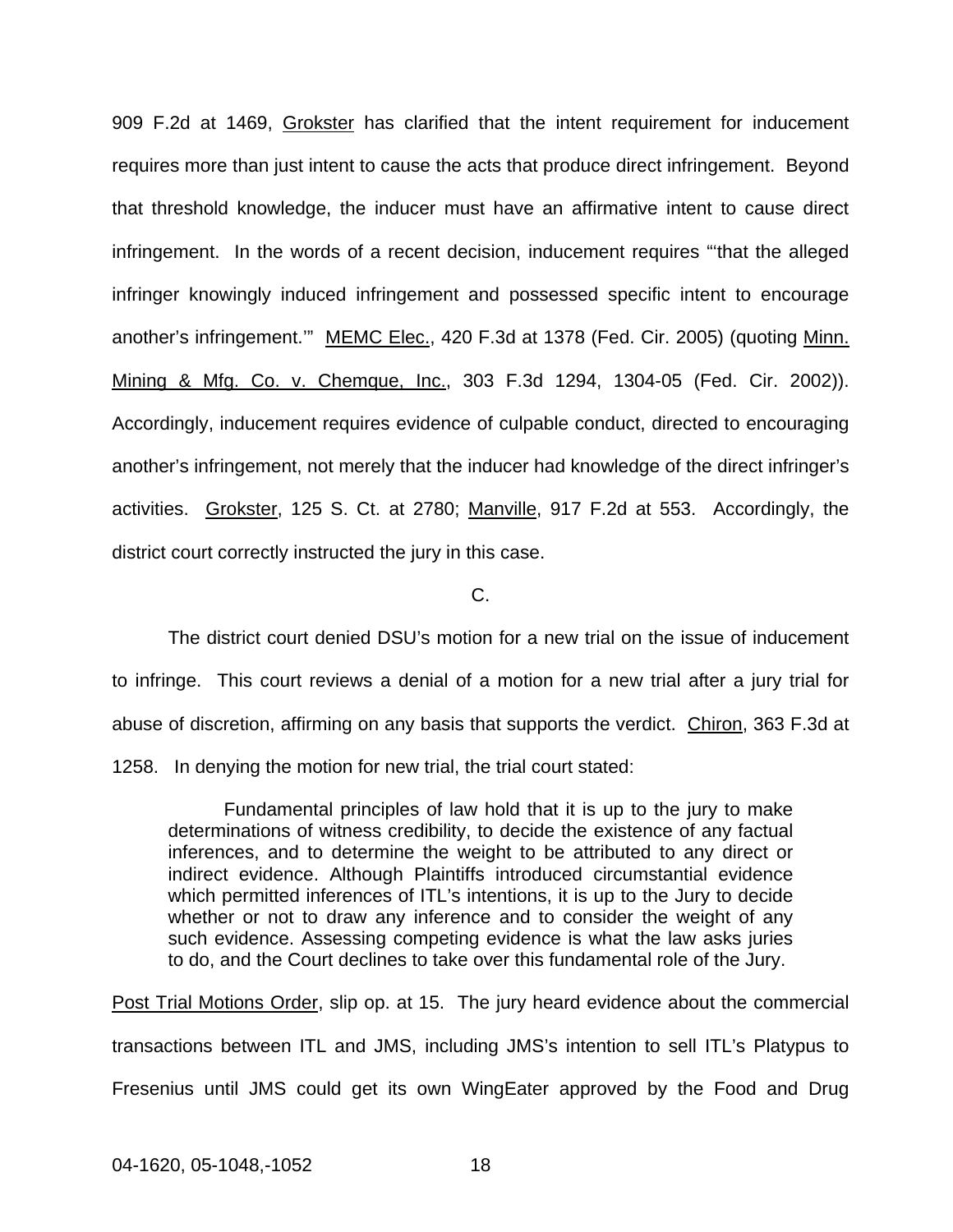Administration (FDA) and ready for market. The jury also heard evidence that Mr. Utterberg's lawyer informed ITL in January 1997 that the Platypus infringed the '311 patent. Additionally, the jury learned that ITL contacted an Australian attorney, who concluded that its Platypus would not infringe. JMS and ITL then also obtained letters from U.S. patent counsel advising that the Platypus did not infringe. Mr. William Mobbs, one of the owners of ITL who had participated in the design of the Platypus, testified that ITL had no intent to infringe the '311 patent. Post Trial Motions Order, slip op. at 15.

Thus, on this record, the jury was well within the law to conclude that ITL did not induce JMS to infringe by purposefully and culpably encouraging JMS's infringement. To the contrary, the record contains evidence that ITL did not believe its Platypus infringed. Therefore, it had no intent to infringe. Accordingly, the record supports the jury's verdict based on the evidence showing a lack of the necessary specific intent. The trial court certainly did not abuse its discretion.

#### IV.

Based on a finding that MDS became the exclusive licensee of the '311 patent on July 17, 2001, the jury awarded MDS lost profit damages in the amount of \$4,400,000. Transcript, at 455. It also awarded DSU a reasonably royalty for sales of the Platypus, at a rate of 5¢ per unit, totaling \$655,211. Id. at 456.

DSU appeals the trial court's denial of its motion for a new trial on price erosion damages and for three additional months of lost profits damages. Post Trial Motions Order, slip op. at 67. This court reviews a district court's denial of a motion for a new trial on the amount of damages for an abuse of discretion. Micro Chem., Inc. v. Lextron, Inc.,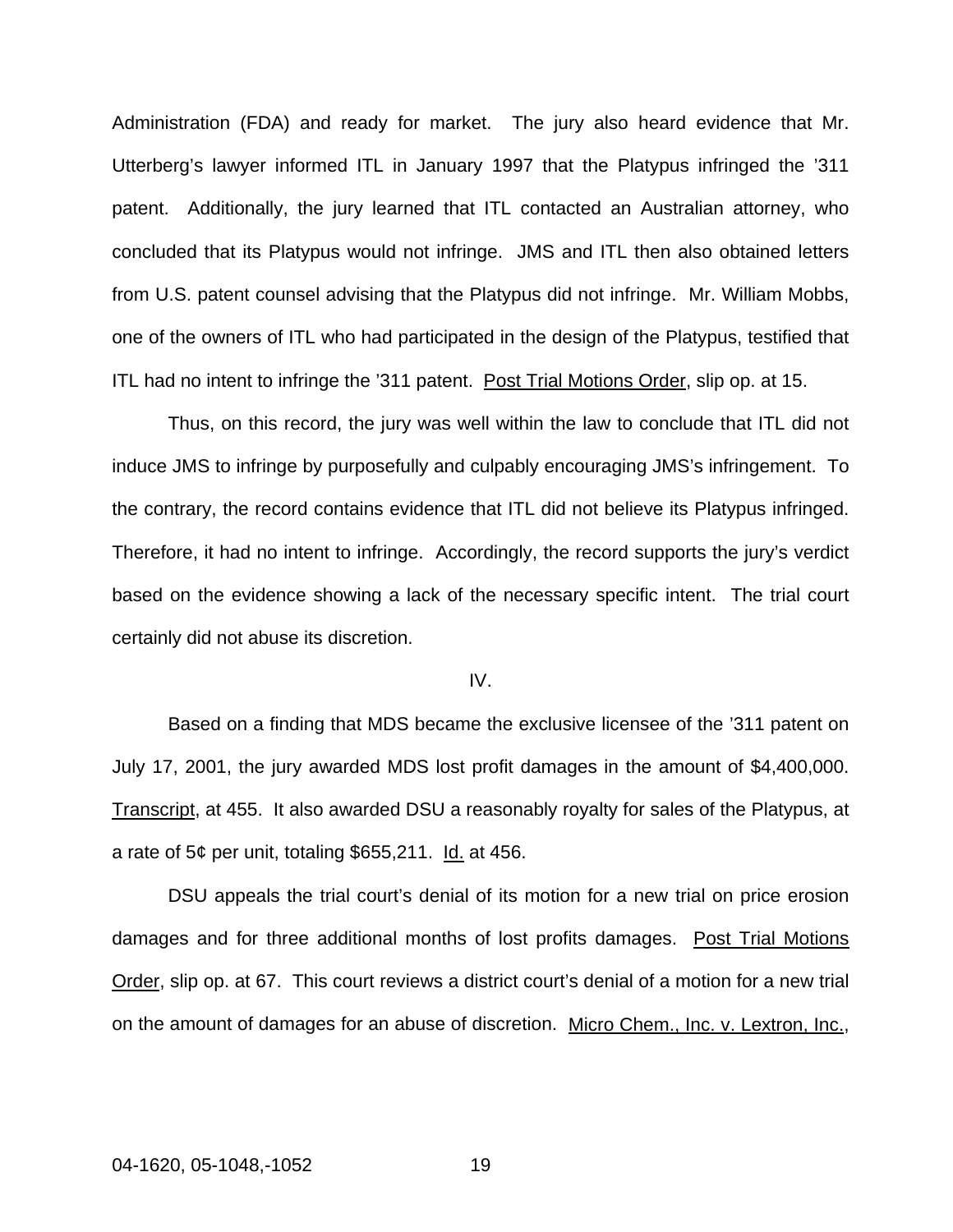317 F.3d 1387, 1394 (Fed. Cir. 2003); Unisplay, S.A. v. Am. Elec. Sign Co., 69 F.3d 512, 517 (Fed. Cir. 1995).

#### A.

DSU complains that it was entitled to a new trial because the jury did not award its requested price erosion damages. On these points, the verdict form does not segregate the damages award into categories beyond lost profits and reasonable royalties. However, the jury had before it evidence of price erosion. Accordingly, this court has no basis to speculate that the jury did not award price erosion damages as part of its lost profits or reasonable royalty analysis. Crystal Semiconductor Corp. v. Tritech Microelecs. Int'l, Inc., 246 F.3d 1336, 1360 (Fed. Cir. 2001). The trial court properly denied DSU's motion for new trial on price erosion damages.

DSU also complains that it deserves a new trial because the jury should have decided that MDS was an exclusive licensee on April 5, 2001. The jury entered a verdict that the date on which MDS became an exclusive licensee of DSU, and thus, the date on which it would be entitled to collect infringement damages, was July 17, 2001. The trial court allowed the jury to make this determination, instructing it that MDS became an exclusive licensee of the '311 patent sometime between April 5, 2001 and July 17, 2001. Substantial evidence supports the jury's decision to reject any contract between MDS and DSU earlier than July 17, 2001. The jury was free to determine, for instance, that Mr. Utterberg's testimony on this point was simply not credible. Mr. Utterberg testified that he "shook hands with himself" on an earlier date–as president and sole owner of both contracting parties. Post Trial Motions Order, slip op. at 56-57. At other times, however, he also contradicted himself and undermined the suggestion that a contract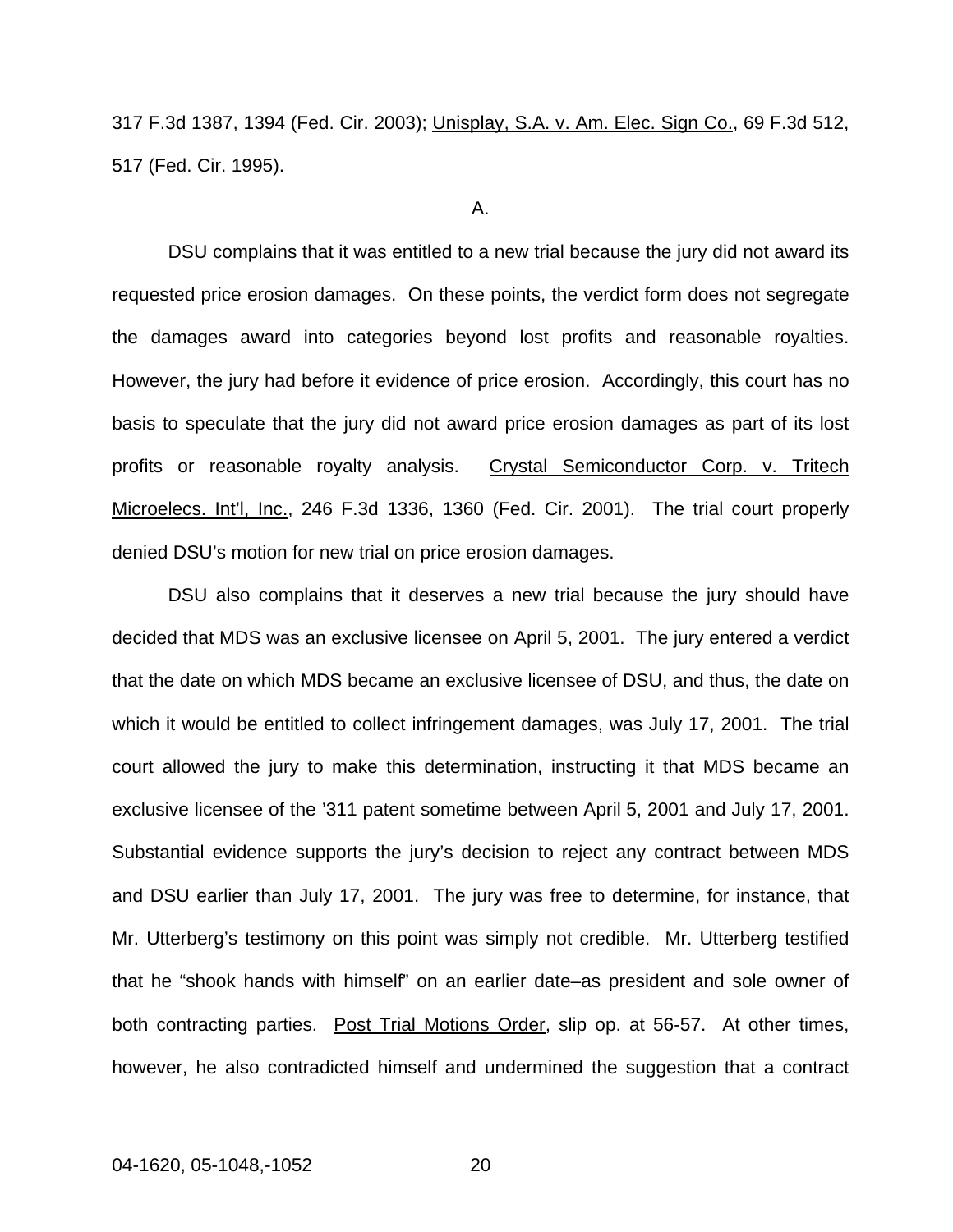was entered into earlier than July 17, 2001. Id. at 57. Thus, the trial court did not abuse its discretion in denying a new trial on the date of the contract.

#### B.

The trial court excluded testimony from DSU's expert witness, Dr. Stephen A. Degnan, on "the hypothetical existence or hypothetical terms of a contract between [MDS] and Fresenius . . . [and] as to any calculation or measure of patent infringement damages based upon any sale of the WingEater needle guard." DSU Med. Corp. v. JMS Co., 296 F. Supp. 2d 1140, 1159 (N.D. Cal. 2003) (In Limine Order). According to DSU, JMS's infringement interfered with MDS's "decade-long" contractual relationship with Fresenius. Specifically, MDS contended that JMS used sales of the infringing Platypus guard to "steal" the contract with Fresenius, with the intent to later replace the infringing Platypus with its non-infringing WingEater. Thus, MDS sought lost profit damages, not only for the award it received from lost sales to the infringing Platypus, but also for sales it lost to the non-infringing WingEater. The trial court disallowed Dr. Degnan's testimony on this subject because "sales of acceptable noninfringing substitute products [could not] be the basis of legally compensable patent damages," and the WingEater was an acceptable noninfringing substitute for the patented products. Id.

Although reviewing a district court's "Daubert" ruling to exclude testimony for an abuse of discretion, this court reviews eligibility for lost profits damages without deference. Micro Chem., 317 F.3d at 1391 (decision to admit expert testimony reviewed under regional circuit law); Genentech, Inc. v. Amgen, Inc., 289 F.3d 761, 768 (Fed. Cir. 2002) (Ninth Circuit reviews evidentiary rulings for abuse of discretion); Rite Hite Corp. v.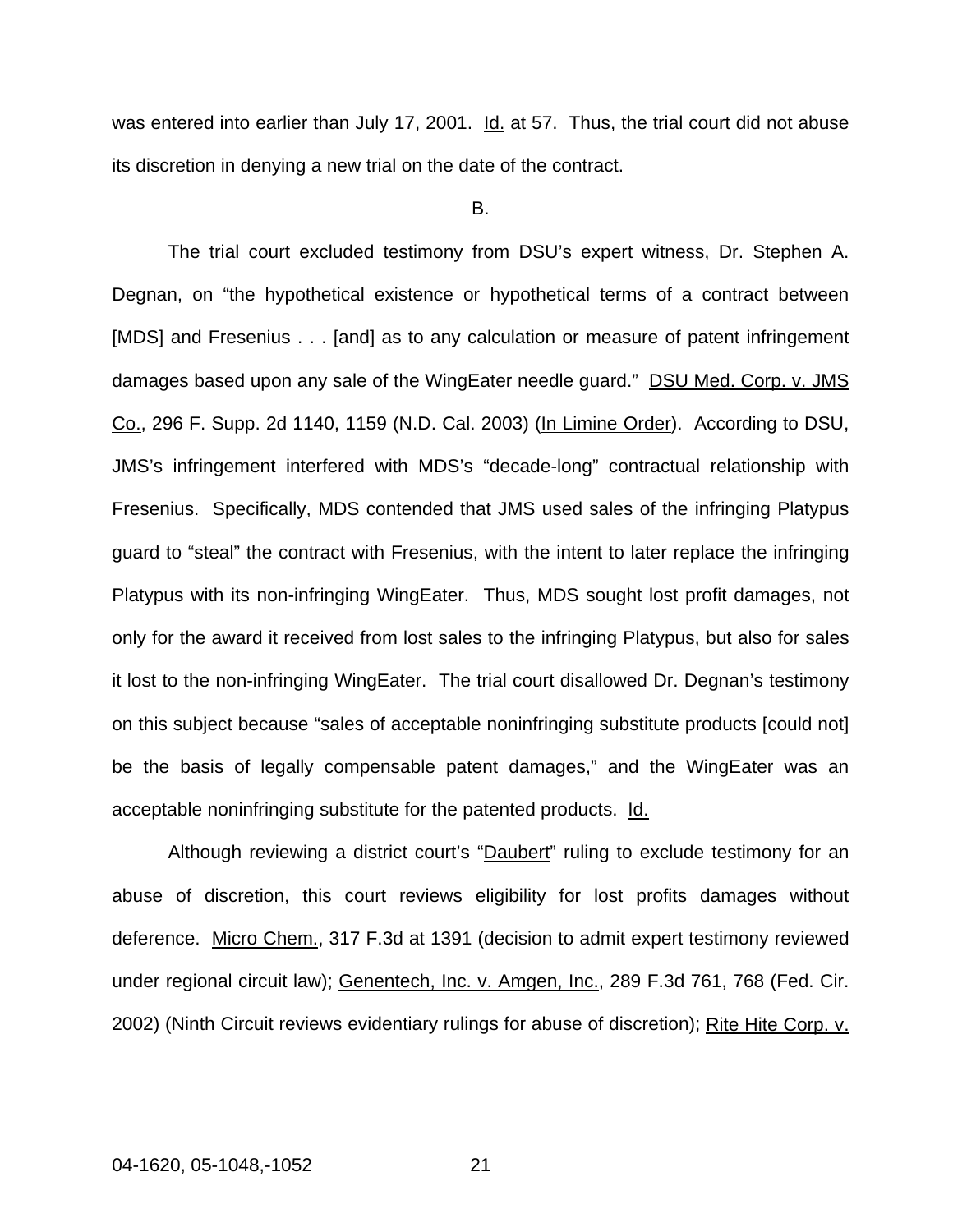Kelley Co., 56 F.3d 1538, 1544 (Fed. Cir. 1995) (whether the lost profits are legally compensable is a question of law this court reviews de novo).

As noted above, the trial court reasoned that MDS "cannot be awarded lost profit damages based upon any sale by the defendant of the noninfringing WingEater needle guard." In Limine Order, 296 F. Supp. 2d at 1156. It also reasoned that Dr. Degnan's proffered methodology, "requiring inter alia hypothesized terms in hypothesized contracts, is not grounded on established legal principle and is far too remote factually to be within the line drawn for legally compensable patent injuries." Id. Specifically, the trial court faulted Dr. Degnan's "accelerated market entry" notion that MDS would have captured the market in advance of the introduction of the WingEater, but for the infringing sales of the Platypus. Id. at 1151.

MDS, however, also argues that the foreseeability principle in Rite-Hite supports its case for lost profits on the WingEater. While it may be possible for an infringement to have a foreseeable, and therefore compensable, effect on future contracts, the trial court was correct to perceive that it could not occur when the future contract was itself for a non-infringing substitute. In Grain Processing Corp. v. American Maize-Prods. Co., 185 F.3d 1341 (Fed. Cir. 1999), this court observed that "[m]arket sales of an acceptable noninfringing substitute often suffice alone to defeat a case for lost profits." Id. at 1352. Indeed in Grain Processing, as in this case, the noninfringing substitute that defeated the claim for lost profits was not yet offered for sale in the marketplace. Id. at 1354-55. Here, Dr. Degnan admitted that the WingEater was available in October 2001, and the FDA approved the WingEater for sale on June 20, 2001. Thus, Dr. Degnan's failure to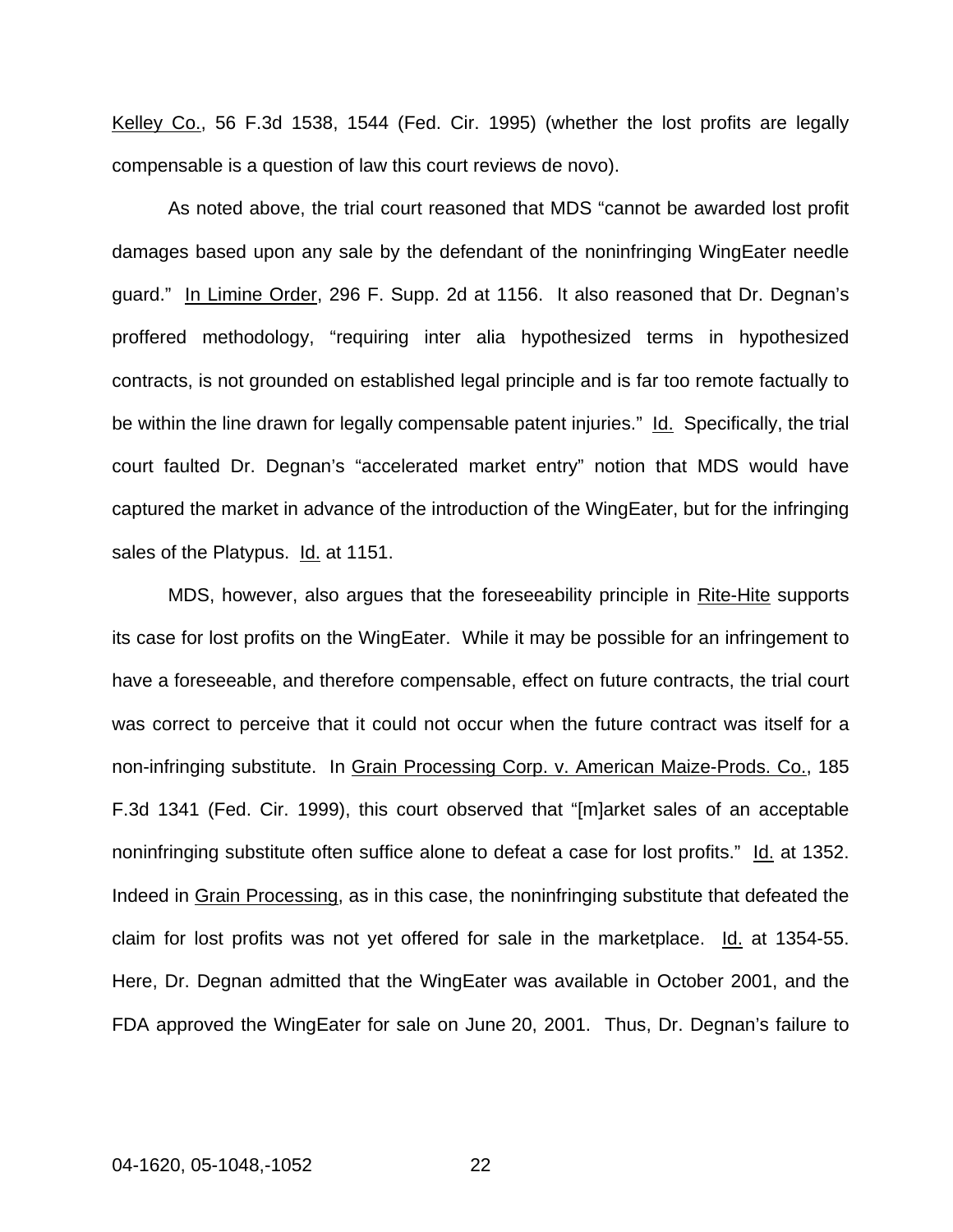consider the effect of the availability of the WingEater supports the trial court's exclusion of the hypothetical contract theory.

In addition, Grain Processing stands for another proposition as well: "To prevent the hypothetical from lapsing into pure speculation, this court requires sound economic proof of the nature of the market and likely outcomes with infringement out of the picture." 185 F.3d at 1350. Indeed, the concept of sound economic proof requires some grounding in "sound economic and factual predicates." Riles v. Shell Exploration & Prod. Co., 298 F.3d 1302, 1311 (Fed. Cir. 2002). The trial court perceived that Dr. Degnan did not ground his "accelerated market entry" theory in sound economic principle. The trial court perceived that Dr. Degnan relied too heavily on hypothesized contracts in hypothesized markets that lacked sound economic grounding. While damages analysis invariably involves hypothetical reconstruction of a "but for" marketplace, that reconstruction must include some footing in economic principle, which the trial court found lacking. Thus, this court detects no abuse of discretion in the trial court's exclusion of Dr. Degnan's testimony on lost profits damages.

#### V.

The trial court denied JMS's and ITL's motions for Judgment as a Matter of Law (JMOL) contesting the \$4.4 million award for lack of support with substantial evidence. Post Trial Motions Order, slip op. at 55. This court reviews a trial court's JMOL rulings after a jury verdict by reapplying the district court's own standard. Applied Med. Res. Corp. v. United States Surgical Corp., 147 F.3d 1374, 1376 (Fed. Cir. 1998). To prevail on appeal, JMS and ITL must show that substantial evidence does not support the jury's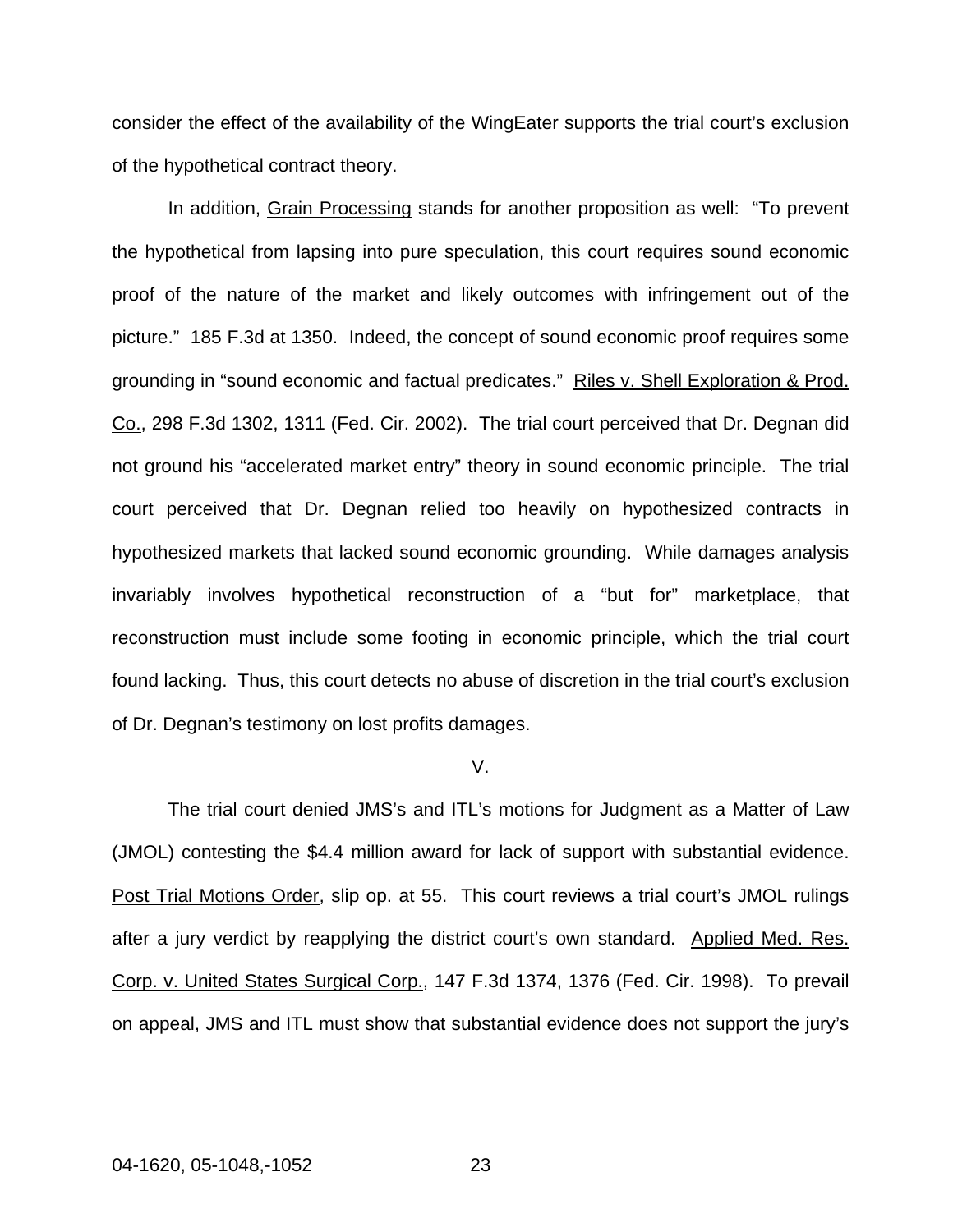factual findings or that the trial court erred in applying the law on JMOL motions. Perkin-Elmer Corp. v. Computervision Corp., 732 F.2d 888, 893 (Fed. Cir. 1984).

This court sustains a jury's award of damages "unless the amount is grossly excessive or monstrous, clearly not supported by the evidence, or based only on speculation or guesswork." Biotec Biologische Naturverpackungen GmbH & Co. v. Biocorp, Inc., 249 F.3d 1341, 1355 (Fed. Cir. 2001). The jury was accorded discretion to resolve conflicts in the evidence of damages. Brooktree Corp. v. Advanced Micro Devices, Inc., 977 F.2d 1555, 1580 (Fed. Cir. 1992). Moreover, this court will resolve "any doubts about the amount . . . against the infringer." Kalman v. Berlyn Corp., 914 F.2d 1473, 1482 (Fed. Cir. 1990) (quoting Ryco, Inc. v. Ag-Bag Corp., 857 F.2d 1418, 1428 (Fed. Cir. 1988)).

In an attempt to question the jury's lost profits verdict, JMS attempts to suggest that the market included numerous other noninfringing alternatives to the Platypus. Nevertheless, the jury awarded MDS lost profits beginning April 17, 2001. JMS acknowledged that it could not bring a guarded needle to the market by that date. JMS acknowledged that, as a result of its inability to bring its own guarded needle to market by that date, MDS could tie-up customers with multi-year MasterGuard contracts. Thus, even though the FDA approved the WingEater for sale in June 2001, it could not have replaced any sales of the patented invention, according to JMS's own admission, until its first commercial sale in October 2001. Furthermore, DSU provided evidence that no other non-infringing alternatives were acceptable during the necessary time periods. Though Nipro Medical Corporation distributed a guarded needle set called the "SafeTouch," it had design flaws that led to two FDA-published recalls, and prior to recall,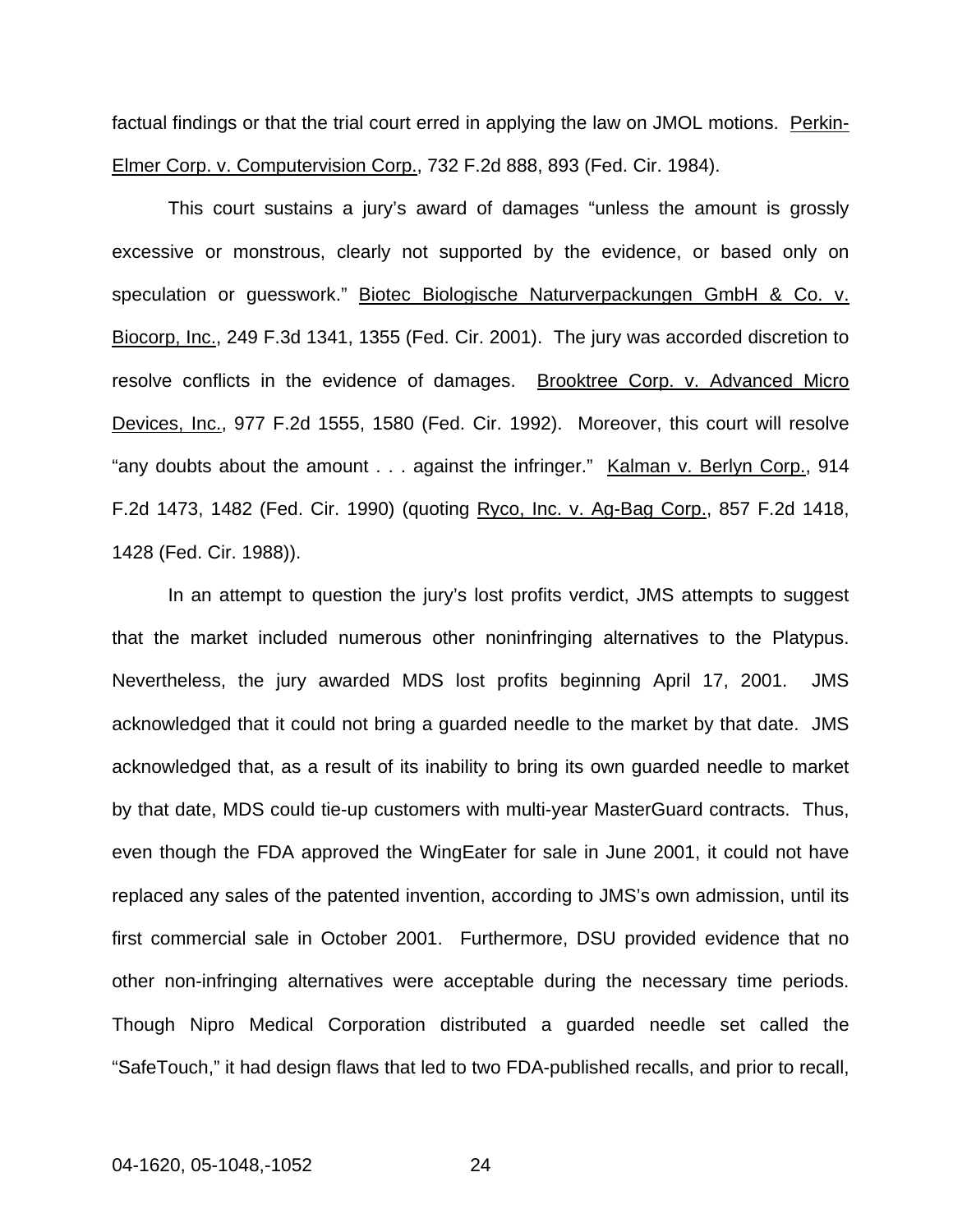it had limited geographical distribution and unsatisfactory manufacturing capacity. Though Diasol Inc. distributed, in the United States, a guarded needle set called the "Shelly," an independent rating agency (Emergency Care Research Insitute)<sup>[4](#page-26-0)</sup> called Diasol's "Shelly" "unacceptable." In Limine Order, slip op. at 16. The record also shows that the "Shelly" sold only in very small quantities, and was not available to distributors like Fresenius.

Thus, substantial evidence supports the jury award for lost profits due to lost sales to the infringing Platypus guard. Further, this court does not perceive that the jury award is grossly excessive or monstrous, or based only on speculation or guesswork.

VI.

DSU also appeals the denial of all of its motions for new trial on various of the trial court's evidentiary rulings. Post Trial Motions' Order, slip op. at 3-4. DSU based its motions on a variety of alleged errors in admitting or excluding evidence. For instance, DSU faults the district court for admitting the testimony of Mr. Timothy Erskine on the question of obviousness of the '311 patent, for admitting evidence about the prosecution history of the related '072 patent, and for excluding evidence of ITL's patent infringement insurance from the consideration of willfulness. The Ninth Circuit reviews "decisions regarding admission of evidence for abuse of discretion," Rogers v. Raymark Indus., Inc., 922 F.2d 1426, 1429 (9th Cir. 1991) (citing Daily Herald Co. v. Munro, 838 F.2d 380, 388 (9th Cir. 1988)). This court detects no abuse of discretion in any of these rulings.

<span id="page-26-0"></span><sup>&</sup>lt;sup>4</sup> Emergency Care Research Institute is a non-profit health services research agency that has been providing information and technical assistance to the healthcare community to support safe and cost-effective patient care for over 30 years. It has been called the "Consumer Reports for medical devices" and the "preeminent source for healthcare risk management information and advice."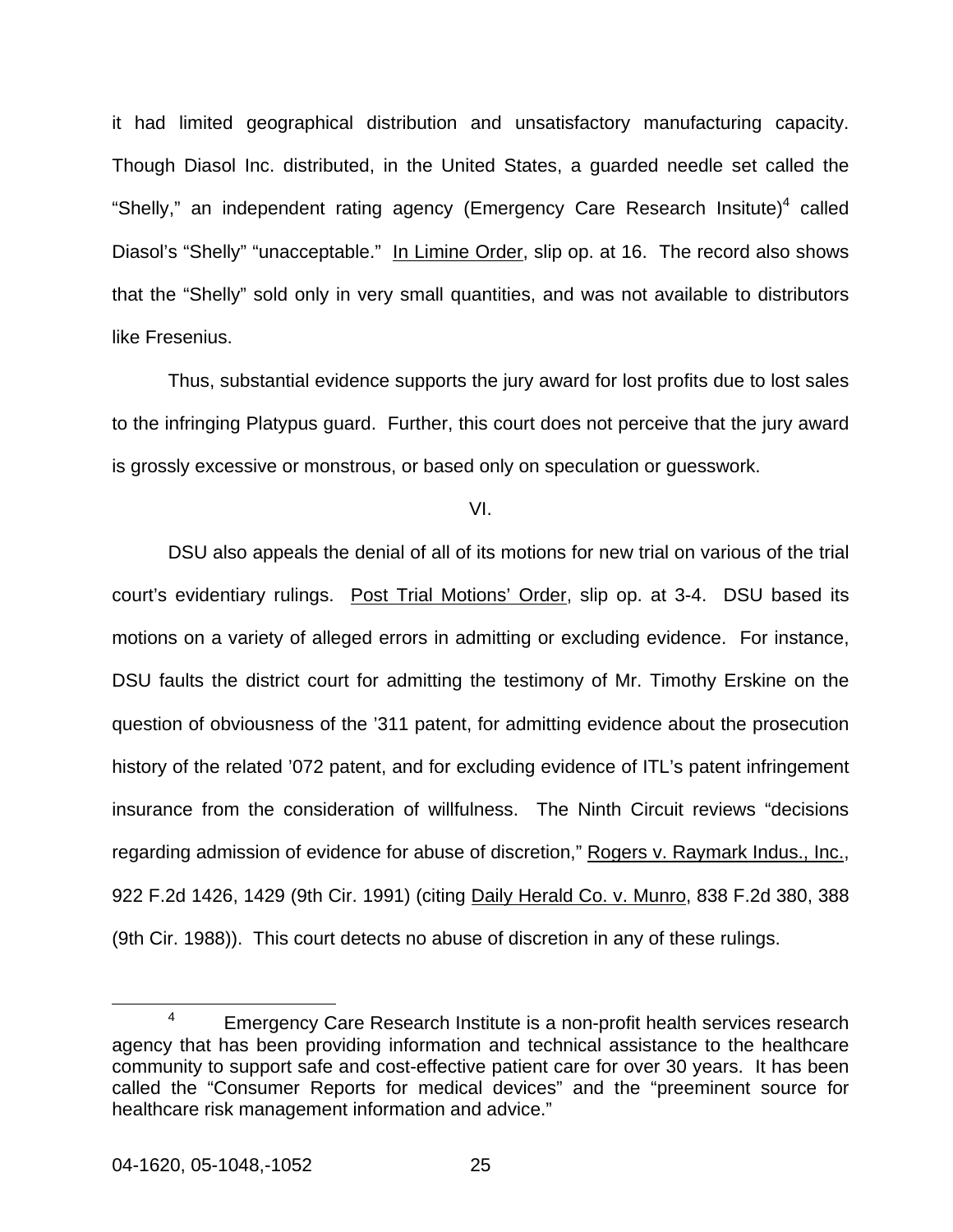DSU also asserts that the jury's verdict, finding claims 46-47 and 50-52 obvious, is against the great weight of the evidence. However, the lengthy trial record showed that the prior art contained all elements of claims 46-47, 50-52 of the '311 patent. This record includes: the testimony of Mr. Erskine; United States Patent No. 4,935,012 (Magre patent) and United States Patent No. 3,572,334, which disclose every element of '311 patent's claims 46, and 50-51; the Magre patent and United States Patent No. 3,463,152, which disclose every element of '311 patent's claims 46-47 and 50; the Magre patent and United States Patent No. 4,170,933, which disclose every element of claim 46; and the Magre patent and the Hughes patent, which disclose every element of claims 46-47 and 52.The record also showed evidence of adequate motivation to combine these references to reach a decision of obviousness. In addition, the jury heard adequate evidence on the objective indicia of non-obviousness. As a result, substantial evidence supports the obviousness verdict. The trial court properly denied a new trial on this basis as well.

DSU also appeals the trial court's response to a question from the jury during jury deliberations. During deliberations, the jury requested a clarification on the hindsight jury instruction. Transcript, at 14984-85, 15019, 15036.The trial court responded by referring the jury back to the jury instructions on invalidity. Id. at 14985, 15019. Both parties had earlier accepted those instructions. Thus, the trial court did not abuse its "wide discretion" in responding to a jury question. Arizona v. Johnson, 351 F.3d 988, 994 (9th Cir. 2003).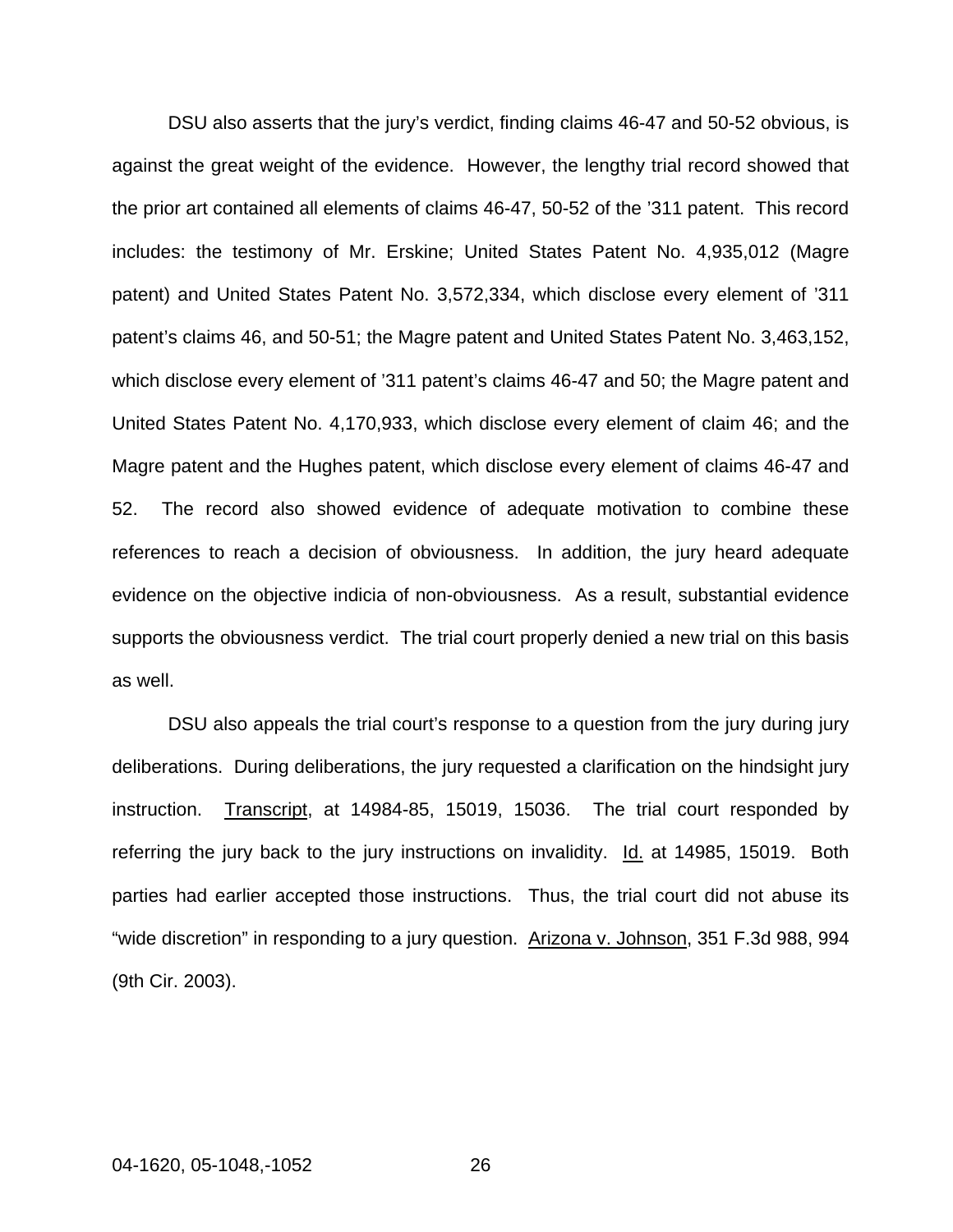In conclusion, this court affirms the trial court's grant of summary judgment of noninfringement on the combination claims (combination of guard and needle assembly) and on the open-shell configuration of the stand-alone claims. This court affirms the trial court's evidentiary rulings. This court also affirms the trial court's denial of all of the posttrial motions, affirming entry of the final judgment in its entirety.

### **COSTS**

Each party shall bear its own costs.

### AFFIRMED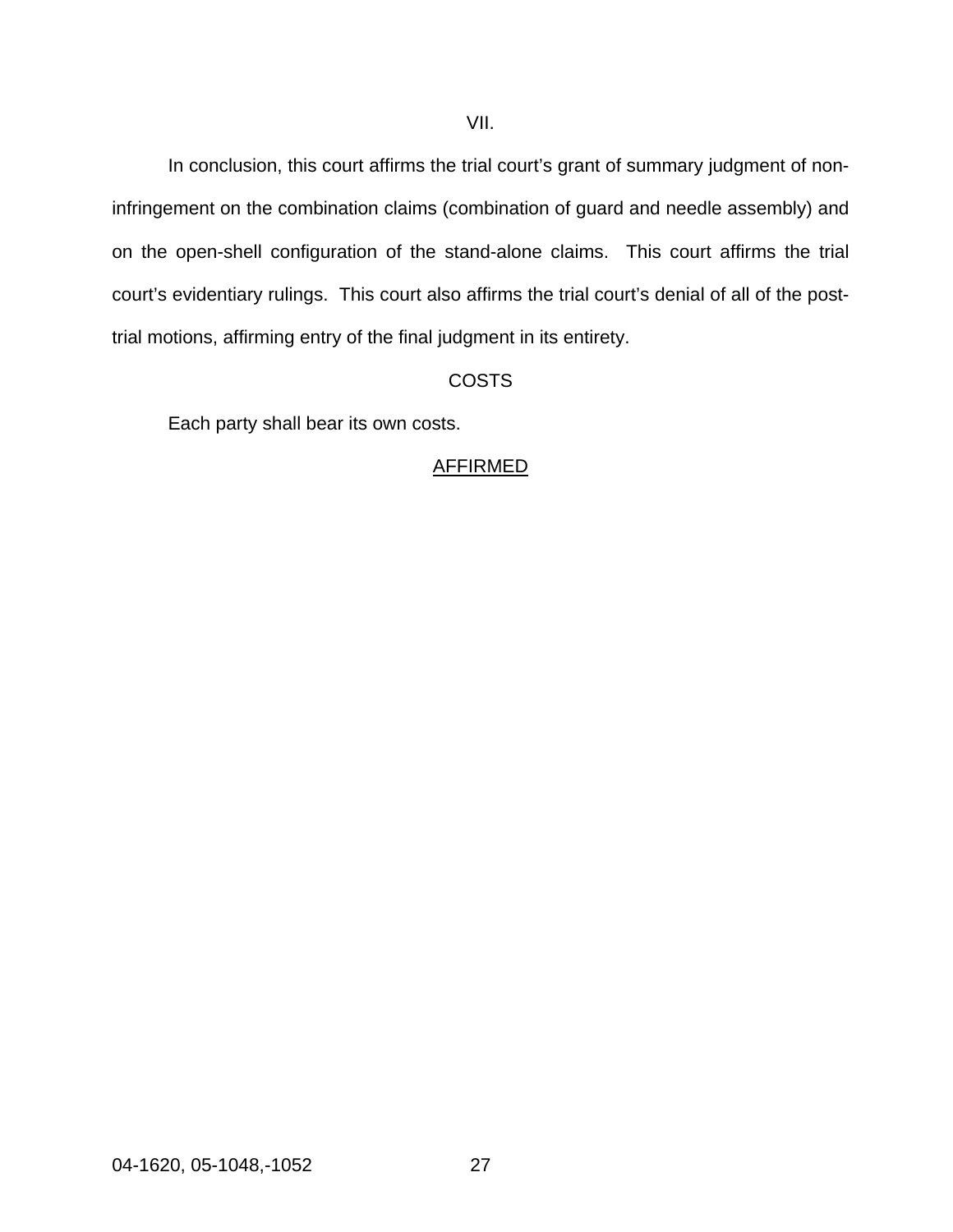## **United States Court of Appeals for the Federal Circuit**

04-1620, 05-1048, -1052

DSU MEDICAL CORPORATION and MEDISYSTEMS CORPORATION,

Plaintiff-Appellants,

v.

JMS CO., LTD. and JMS NORTH AMERICA CORPORATION, Defendant-Cross-Appellants,

and

ITL CORPORATION PTY, LTD., Defendant-Cross-Appellant.

------------------------------------------------------------------------------------

ITL CORPORATION PTY, LTD.,

Plaintiff-Cross-Appellant,

v.

## DSU MEDICAL CORPORATION,

Defendant-Appellant,

MICHEL, Chief Judge, and MAYER, Circuit Judge, concurring.

Although we agree with the court's analysis in Section III.B, we do not consider it necessary to address this issue en banc. DSU misreads Hewlett-Packard as if we had said "proof of actual intent to cause the acts which constitute the infringement is a necessary and sufficient prerequisite to finding active inducement," but we did not.